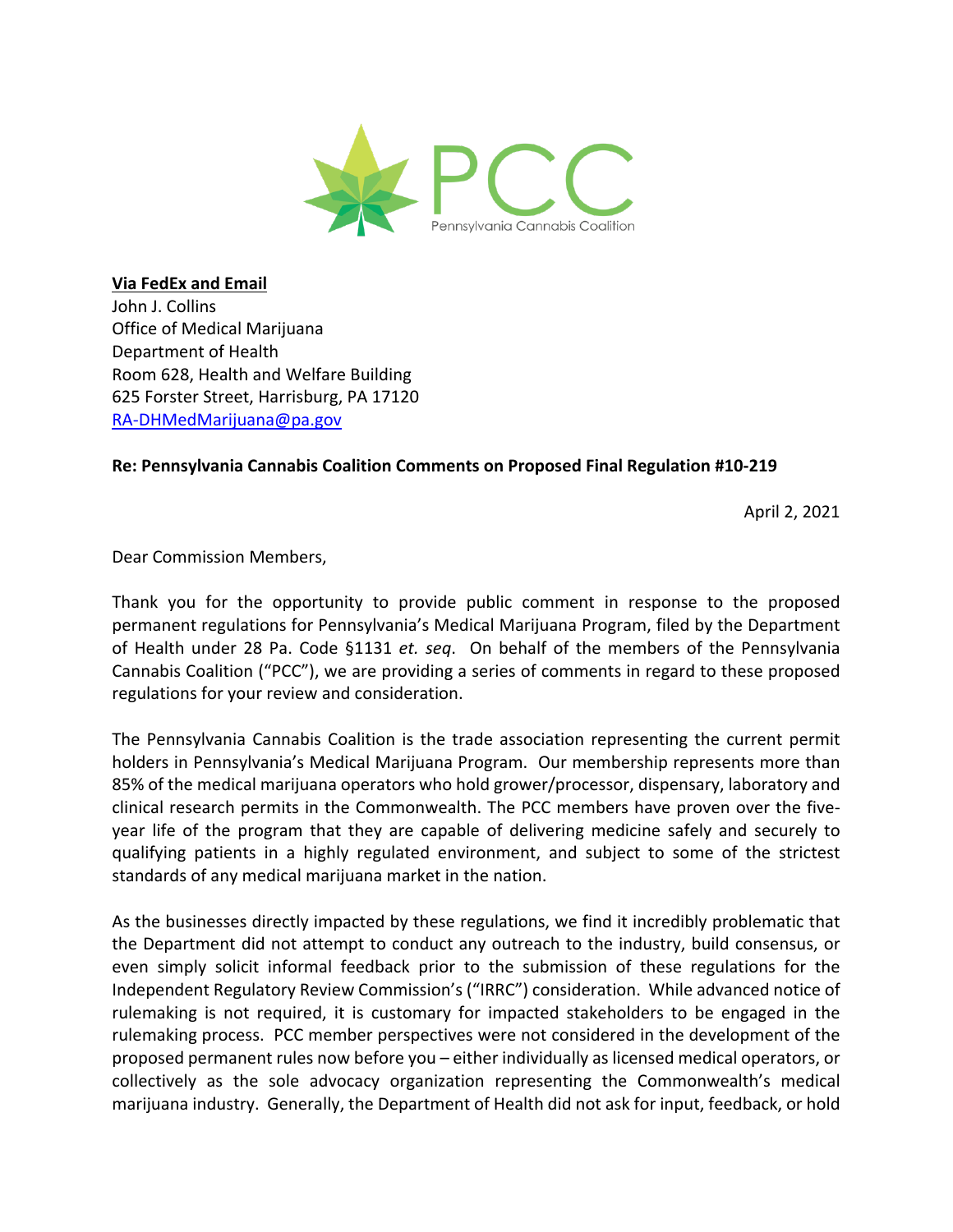hearings during their drafting of the proposed final rules. In fact, the last public meeting of the Medical Marijuana Advisory Board scheduled for February 23, 2021 was canceled without any notice to permit holders, patients, or the public. Nonetheless, these rules were not discussed or provided for input at any meetings previous to this meeting. It's important to note that, as many PA permit holders also do business in other states, this type of behavior is not the rule but is the outlier. Other states hold these important input gathering sessions, most often several times before making regulations final.

PCC members have been operating under the temporary regulations for five years. During this time, operators have expressed concerns, asked for clarification, and made suggestions to improve the temporary regulations based on firsthand experience in the Commonwealth, often with valuable perspective from compliant and well-established business practices established in other state jurisdictions. Instead of engaging MMOs as partners in the shared mission to deliver medicine to patients safely and efficiently, the Department has instead refused to garner feedback and perspectives from the very businesses that are implementing the regulations into their daily operations.

During the period in which the existing temporary regulations have been in place, PCC members have been subject to rulemaking via statements of policy, issued by mass email to all Pennsylvania permit holders. DOH's utilization of this arm's length communication strategy has generated significant confusion. To make matters worse, the statements of policy are often issued after the Department's previous approval of permit holders' operational plans and subsequent inspections, and in many instances, contradicted the medical marijuana facility's preapproved operations and practices. Despite the uncertainty, lack of clear communication, and unorthodox implementation of the temporary regulations on the Department's behalf, Pennsylvania's medical marijuana operators have successfully delivered medicine to over 450,000 patients in the Commonwealth.

The medical marijuana industry has experienced significant innovation over the five-year life of the program. While operators have continued to safely deliver high-quality medicine to patients, the regulations have not kept pace with innovation. The proposed final regulations before the IRRC do not account for new technologies, techniques, and industry best practices. In some cases, the regulations do not even align with standard industry practices.

During the Covid-19 emergency pandemic, the Department made several emergency changes to enhance the overall safety of the program, such as allowing curbside delivery to minimize patient exposure, and permitting practitioners to consult and certify patients via telemedicine conference. Medical marijuana operators were not only able to implement these changes without negatively impacting services to our patients, but were able to do so while sustaining a 2% market growth per week in the program. The Medical Marijuana Advisory Board recommended adopting the Covid-19 emergency protocols into the permanent regulations, citing in part the ability for operators to safely and effectively implement the temporary guidelines. The Department did not accept the Medical Marijuana Advisory Board's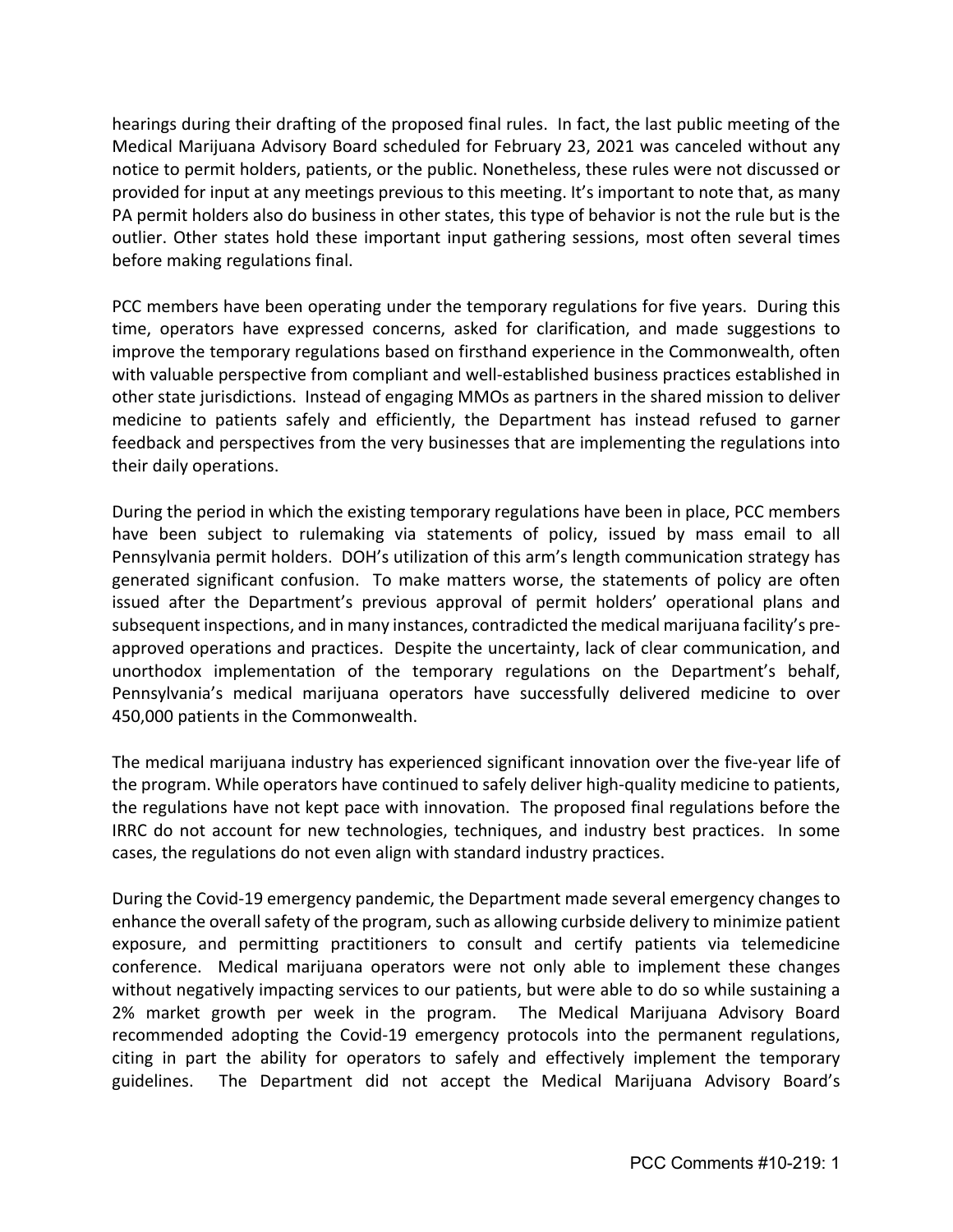recommendations, and refused to memorialize these changes in the proposed permanent regulations.

Please find our comments regarding the proposed permanent medical marijuana regulations below and attached.

Thank you in advance for your consideration,

Meredith V. Button

Meredith Buettner Executive Director, Pennsylvania Cannabis Coalition (717) 220-3508 Meredith@pcanna.org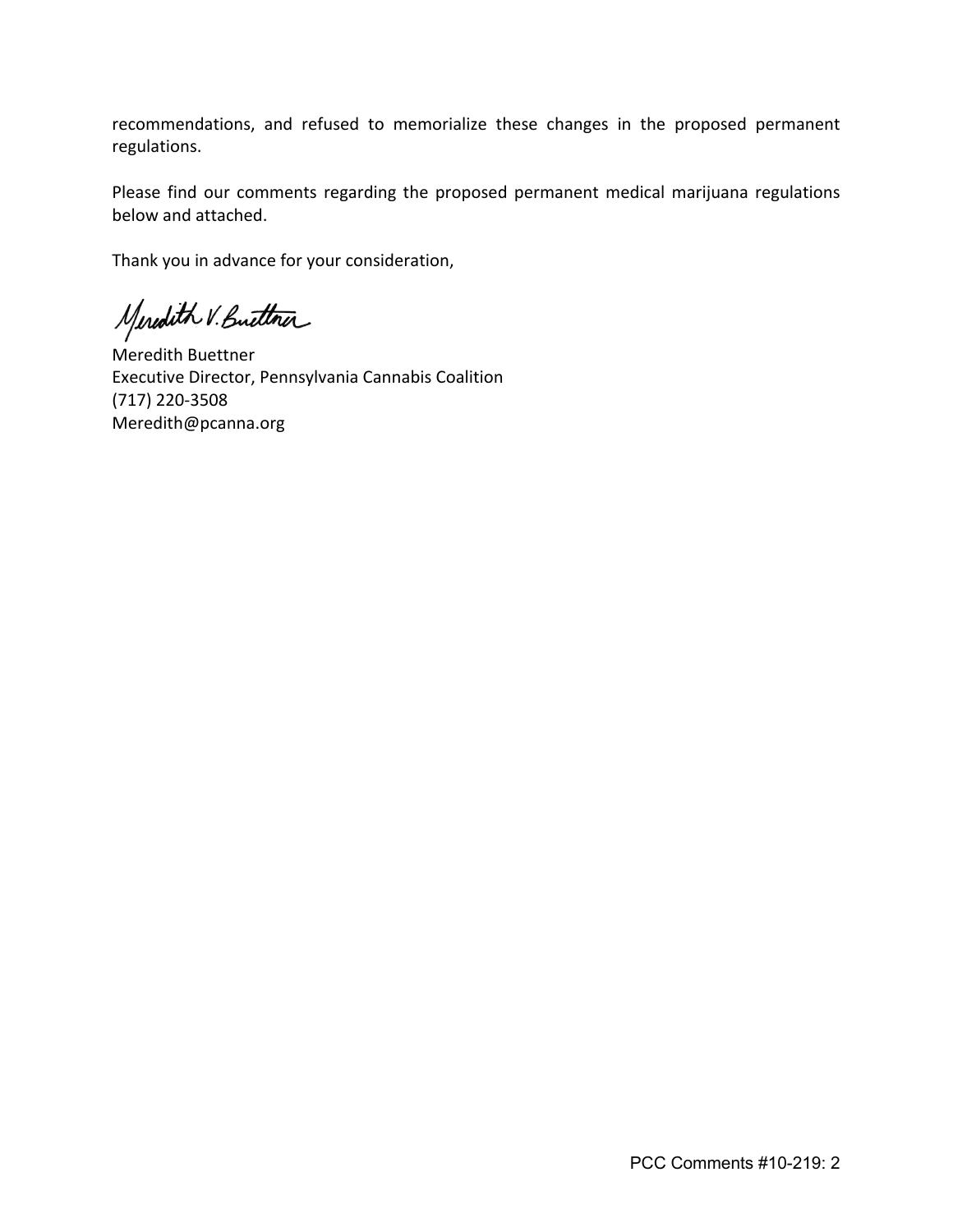

#### **Regulatory Analysis Form - Public Comment and Response**

After review of the Regulatory Analysis Form accompanying the Department of Health's (hereafter, "the Department" or "DOH") proposed permanent regulations for Pennsylvania's medical marijuana program, PCC members raise a significant concern over the mischaracterized statement that DOH obtained the input of existing medical marijuana operators in the development of the rules. As will be discussed in turn, PCC members also object to the DOH's sentiment repeated throughout the regulatory analysis that the impact of these rules will improve the medical marijuana industry as a whole. Prior to the proposed permanent regulations being issued, direct input from the currently regulated industry operators should have been sought and considered, and the DOH did not extend this customary courtesy. With the opportunity to now do so before the Commission, the PCC offers the following public comments in response to the DOH's Regulatory Analysis Form.

*I. Despite its statements to the contrary, the Department of Health did not seek input and feedback from current medical marijuana operators in Pennsylvania in its draft permanent regulations.*

The Department discusses the necessity for permanent regulations "for the continued viability of the [medical] Program ... " and, to "keep pace with the evolution of the [medical] Program." (*See* Regulatory Analysis Form, Question 10, p. 3). In fact, due in large part to the failure of DOH to seek the input of current operators in developing the proposed permanent rules, the draft regulations fall short of keeping pace with industry best practices and established standards, and in many instances, have and will serve to stifle the viability of Pennsylvania's medical cannabis program. See the entirety of our comments for detailed examples of how the proposal financially and operationally injures industry operators.

DOH further compares Pennsylvania's proposed permanent regulations to that of the other 35 states with medical marijuana programs. (*See* Regulatory Analysis Form, Question 12, p. 3-4) While there are certainly similarities between the programs, and notable successes specific to the development of the clinical registrant program, in practice, the regulatory experience of medical operators in Pennsylvania is simply not comparable to the working relationships operators have with regulators in other states. Several state operators within Pennsylvania have medical cannabis licenses in multiple states, and have first-hand knowledge of the disparities between the regulatory relationships in Pennsylvania and that of other programs. In many other jurisdictions, medical operators experience a partnership with their regulators, which includes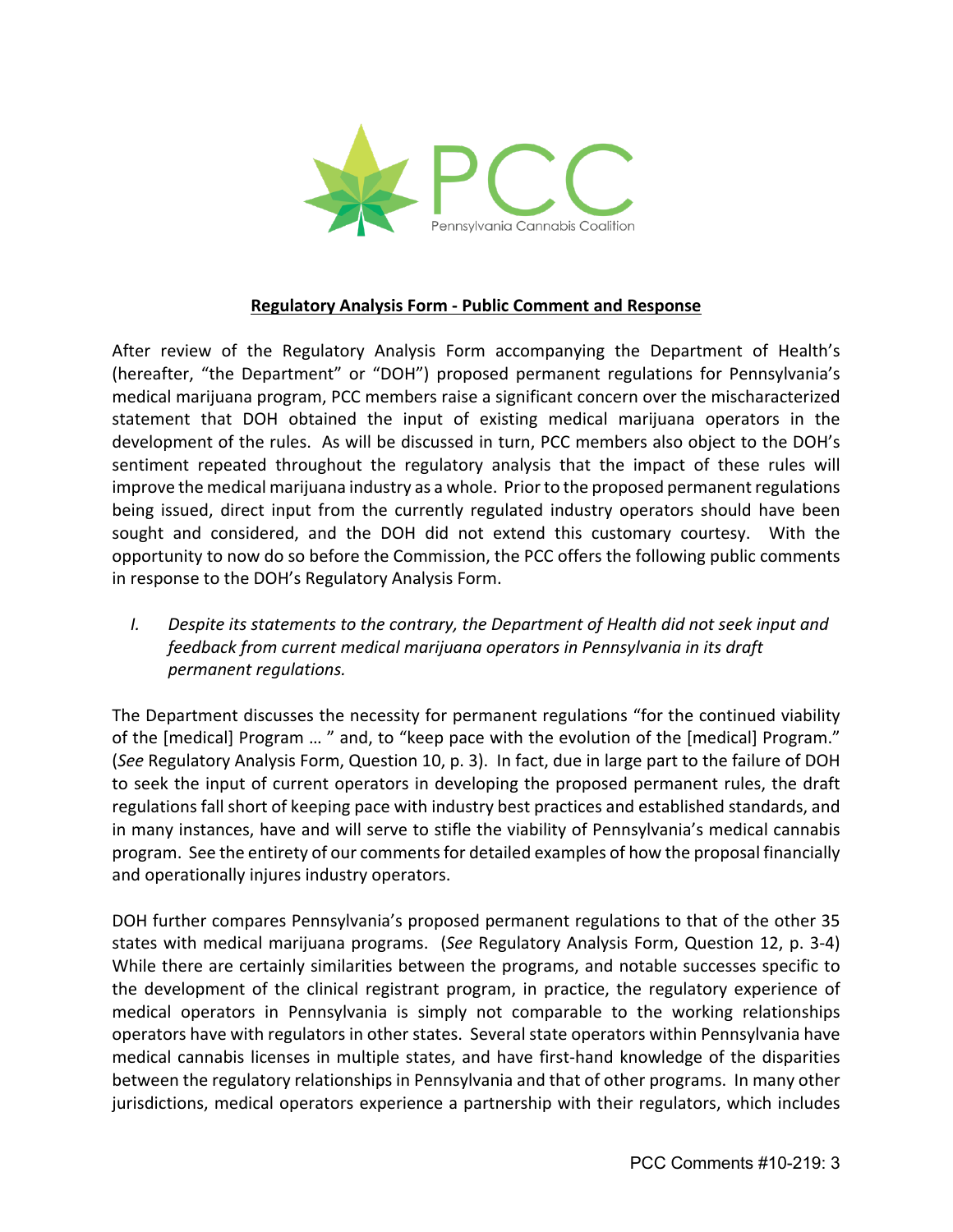open communication, regular meetings, data reporting, and a feedback mechanism for regulatory decision-making. Such an open and collaborative dynamic between regulators and industry operators simply does not exist in Pennsylvania.

The Department expressly claims that it has "requested input throughout the temporary regulation drafting process, including regarding changes to the regulations, by surveying different groups of stakeholders, including permittees, approved laboratories, caregivers and patients." (*See* Regulatory Analysis Form, Question 12, p. 4). Frankly, as it pertains to medical marijuana permit holders, this statement is completely untrue. In fact, there was no engagement with the medical marijuana industry prior to the publication of the proposed permanent regulations. When operators asked DOH of the status of final regulations, Director John Collins indicated he did not know what the status was, when drafting might be complete, or when they would be released as a final proposal. Current medical marijuana permittees were made aware of the proposed permanent regulations through outreach by legislative staff, not by the DOH.

The DOH did not conduct any surveys, meetings, or hearings, formally or informally, in order to consider current industry operators' perspectives during the rulemaking process. DOH goes on to state, "Given that stakeholders had input on the temporary regulations, and these proposed regulations are substantially similar, there are no expected public meetings or hearings." (*See*  Regulatory Analysis Form, Question 29, p. 21). Here, DOH makes clear its intention to not only draft the proposed regulations without industry insights, but further intends to finalize the regulations without any additional opportunities for public or private discourse with medical marijuana permit holders. Alarmingly, DOH declares that its proposed draft regulations are "the necessary regulatory framework for continued program development and success," without any input from the medical marijuana businesses that are directly tasked with carrying out such developments and program improvements.

*II. Despite its statements to the contrary, the DOH does not report de-identified or aggregate data metrics, privately or publicly, that could benefit the industry and public's knowledge about the development of the medical program.*

With regard to data transparency and reporting metrics, the DOH now has an established track record of refusing to offer program statistics and data metrics, and these practices are further entrenched within the proposed regulations. In Question 10, the Department demonstrates its own lack of demonstrable figures to assess the impact of its proposed regulations. Since the inception of the program, the DOH has been reticent to provide aggregate and de-identified data on patient numbers, employment statistics, sales, qualifying conditions, or other relevant statistics. Other state regulators provide weekly, monthly, or quarterly program statistics to operators and the general public, in an effort to provide opportunities for trend analysis and help educate the public about the health of the program. Here, the Department specifically acknowledges that they do not keep an updated record of the total cannabis jobs in the state, despite being the state regulator tasked with final approval of all medical marijuana employees.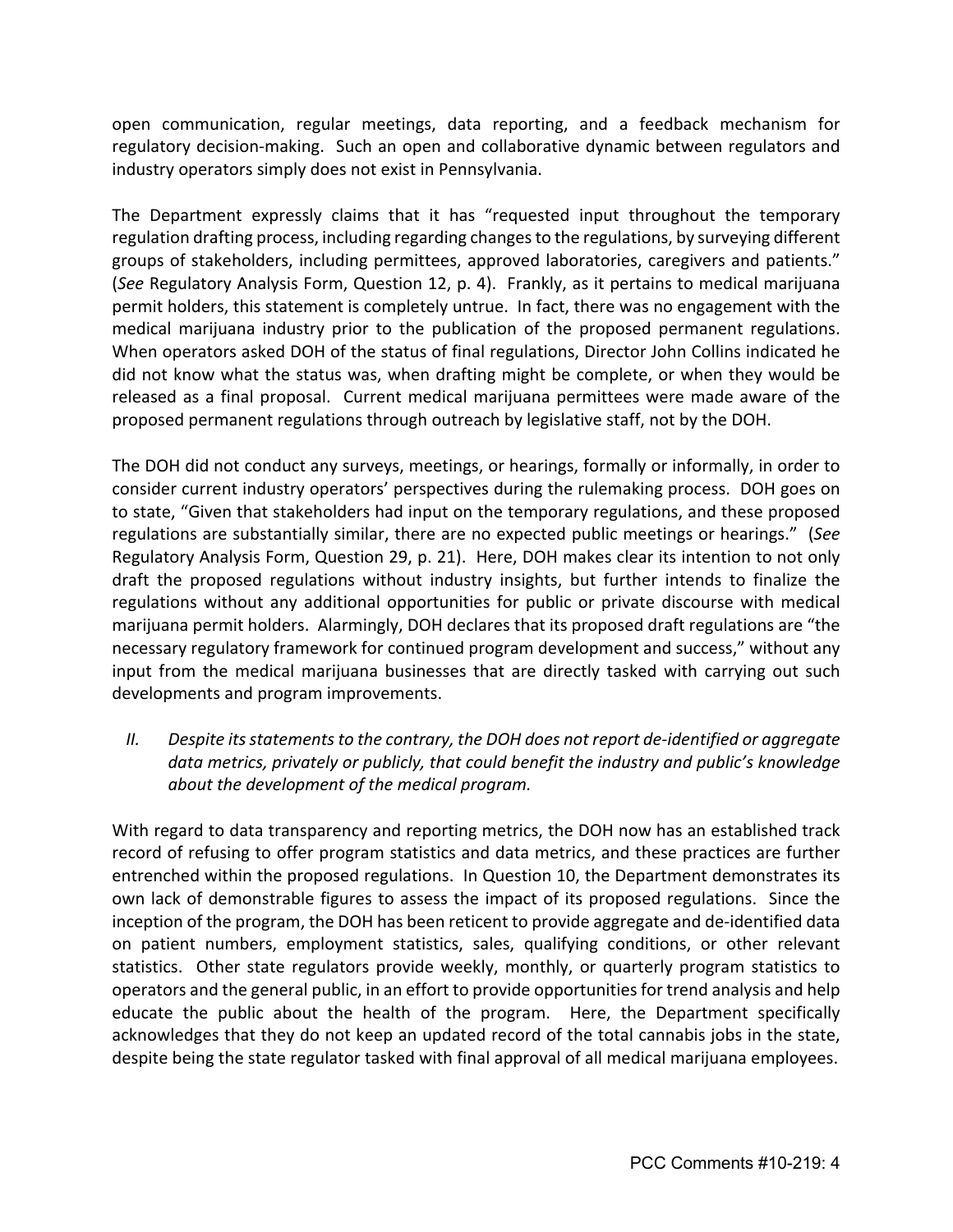The Department refers to data that may become available as the result of research into the medical marijuana program and its efficacy by the current clinical registrants in Pennsylvania. (*See* Regulatory Analysis Form, Question 12, p. 4). To date, all of these research summits have been closed, and the Department only coordinates with the clinical registrants themselves, ultimately withholding any beneficial data or information for the benefit of? outside businesses, organizations, or the public at large.

*III. Citing medical marijuana's current federally illegal status, the DOH fails to adequately address the regulatory impact on small businesses in Pennsylvania's medical marketplace, either by applicable standards or engagement with independently owned businesses.* 

In a series of questions related to the regulatory impact on small businesses under the proposed regulations, the Department claims that it is unable to establish a workable criteria or accurately define a "small business" for purposes of the medical marijuana regulations. (*See* Regulatory Analysis Form, Questions 14-16, p. 4-6). It is clear from these questions that the rulemaking process seeks to address the regulatory impact on all businesses, but small businesses specifically, and rightly so. The U.S. Small Business Administration ("SBA") calculates small business designations based upon the average number of employees and average annual receipts of a given industry. (*See U.S. Small Business Administration, Table of Small Business Size Standards Matched to North American Industry Classification Systems Codes,* eff. August 19, 2019)*.* The DOH is the only agency in the state with access to sales figures, transactions, and gross receipts from cultivation to retail sale. As mentioned above, DOH further concedes that despite its oversight over every employee hire and termination in the Pennsylvania medical marijuana program, it "does not maintain information on the numbers of employees each dispensary employs," without explanation as to why it does not keep employment figures on behalf of the state. (*See* Regulatory Analysis Form, Question 15, p. 5). In sum, there is no reason why the DOH could not apply the same SBA standards and guidelines to the medical marijuana program in establishing standards and policies that may be helpful to small businesses.

At a minimum, DOH could have conducted proper outreach to garner feedback from smaller entrepreneurs in the Pennsylvania medical market, such as independently owned and operated dispensaries, and assess how the proposed regulations would impact operations and costs for the businesses who are operating on thinner profit margins and have less access to capital. As a few examples, requiring continuous video surveillance and retention for a minimum of two years, and changing all disclaimer signs from "visitor" to "individual," will cost these dispensaries hundreds of thousands of dollars, and may make the difference between profitability and loss for some Pennsylvania operators.

*IV. By its own determination, the DOH falsely concludes that the proposed regulations will have no financial impact on Pennsylvania medical operators, and will spur growth rather than create obvious impediments to improve operations.* 

In a recurring theme, but a sentiment that cannot be understated, the Department of Health concludes on its own accord that "the costs provided in the current temporary regulations would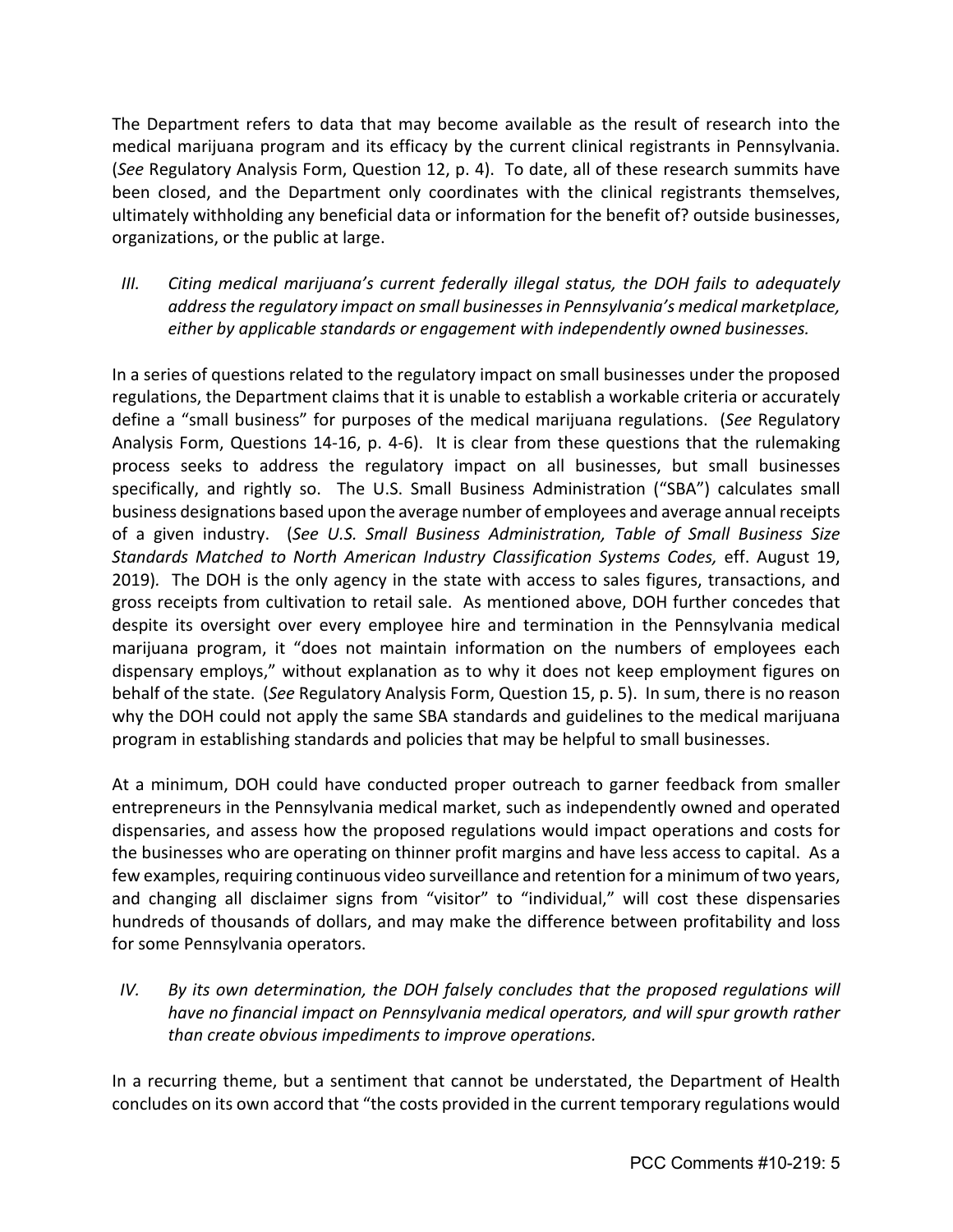be unchanged by the proposed permanent regulations." (*See* Regulatory Analysis Form, Question 19, p. 9). This conclusion is drawn without the customary input and feedback from current medical operators, but rather through a cursory analysis of the current fees assessed on the various licenses available in the medical program. Had the Department engaged the industry stakeholders that are operating under the temporary regulations in the development and drafting of its permanent rulemaking, it would have found that the proposed regulations will invoke significant and unnecessary costs in areas such as additional security and surveillance requirements, new signage, increased testing requirements, and labeling and packaging of products, to name a few. Furthermore, the DOH could have added input into its proposed permanent regulations that substantially reduce operating costs and help pass on savings to patients, without sacrificing security or regulatory controls, and truly help to build a better and more effective medical program into the future.

An overshadowing factor that must be considered with all regulatory implementation costs, which will be discussed in further detail throughout this comment, is the inability for medical marijuana businesses to deduct ordinary and necessary business expenses from state and federal corporate income taxes, due to marijuana's continued federally illegal status and the tax penalty provision contained in Internal Revenue Code 280E. (*See* 26 U.S. Code § 280E.) These new proposed regulations in areas such as new signage, new camera and surveillance equipment, and data retention cannot generally be "written off" or deducted to avoid tax implications like other similarly situated manufacturing and retail industries. Unfortunately, these additional costs will in many cases be passed on to the overall healthcare costs for patients that rely on medical cannabis as part of their treatments.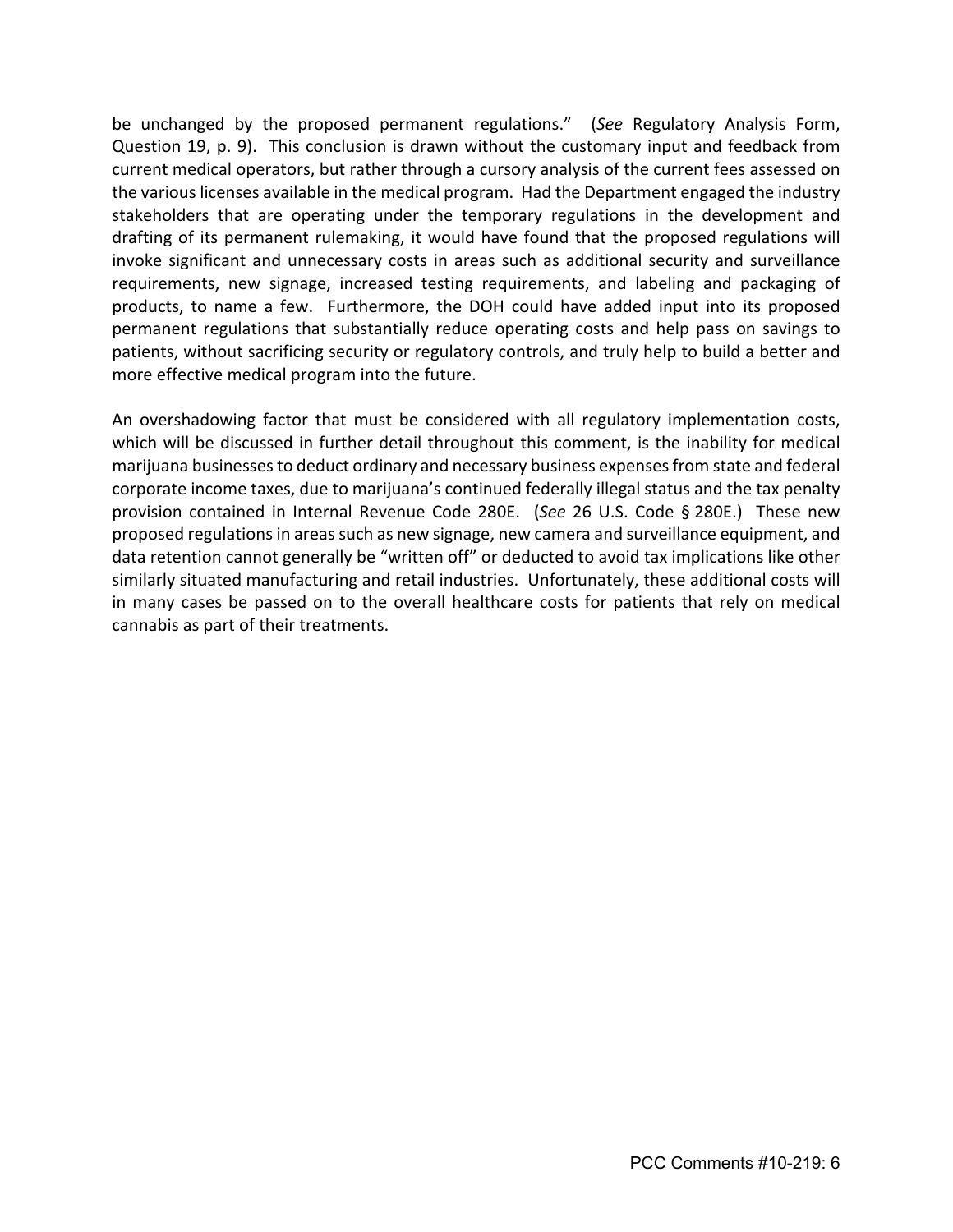

### **Proposed Final Regulations - Public Comment and Response**

#### **I. Visitor Access**

- Regulation Sections
	- §1151a.22(a)(2)(ii) Plans of Operations
	- §1151a.25. Access to Grower/Processor Facilities
	- §1161a.29(a)(2)(ii) Plans of Operations
	- §1161a.30. Access to Dispensary Facilities
- PCC Requested Language Change
	- Strike the proposed changes in §§1151a.25 and 1161a.30, and maintain Temporary Regulations §§1151.25 and 1161.30 (and corresponding provisions) allowing visitor access subject to existing identification, log, and escort protocols.
		- PCC requests that instead of making unnecessary and unwarranted changes to the visitor access regulations in §§1151.25 and 1161.30, that the DOH simply revert to and codify the existing temporary regulatory protocols as written, allowing for secure and documented visitor access into permanent regulation. Further, PCC requests that the DOH actually begin to follow and enforce these rules.
- **Rationale** 
	- Medical marijuana establishments are not public facilities. The premises are strictly regulated and highly secure, with surveillance and access control protocols unrivaled by any other retail or pharmaceutical environment. Medical marijuana facilities are also currently places of significant public interest. Members of the media, government officials, researchers, consultants, investors, and academic institutions are seeking to learn more about the business practices of this nascent frontier in medicine. The ability for relevant third parties to see and appreciate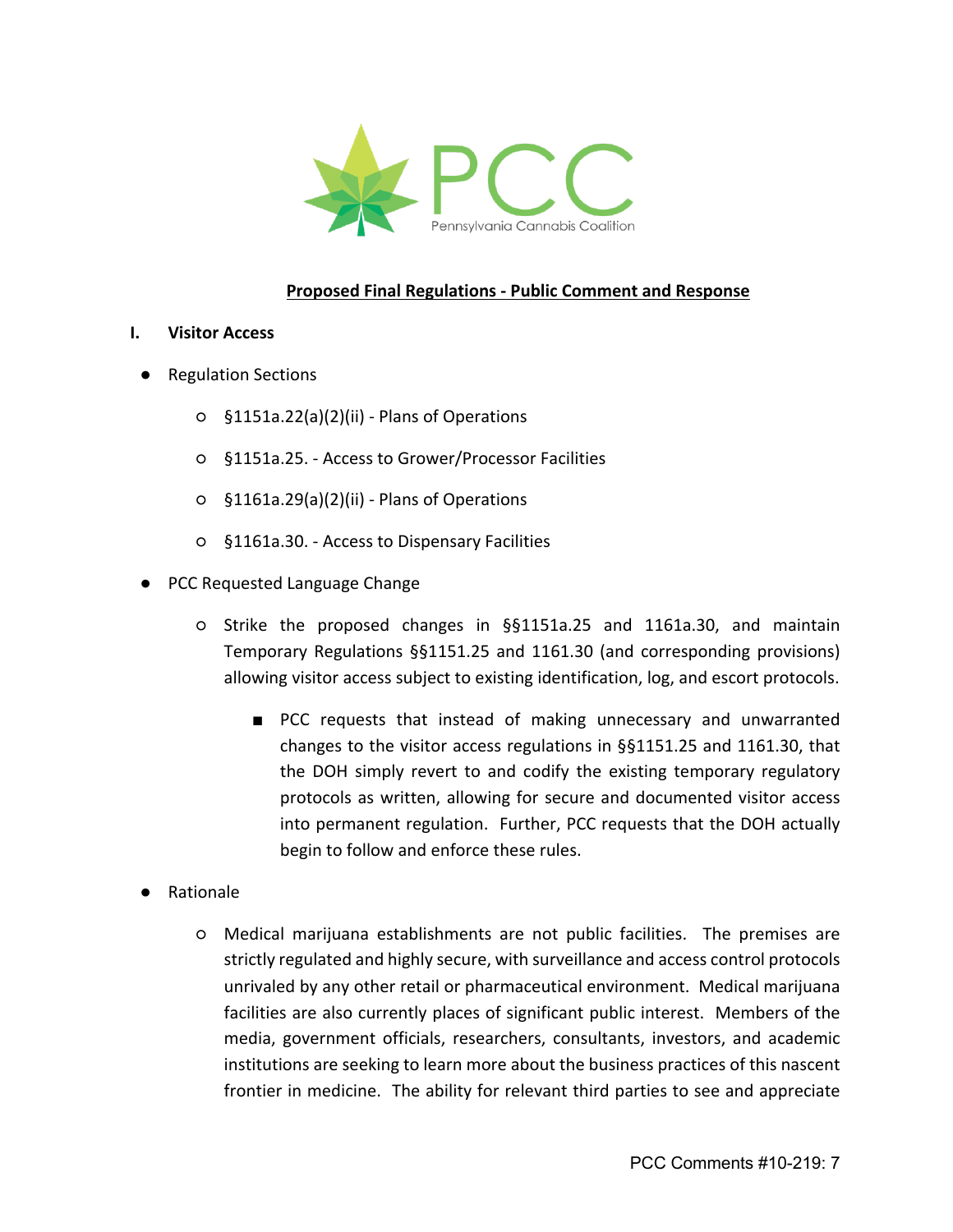the sophistication of grow facilities and dispensing floors firsthand is essential to the continued evolution and betterment of medical cannabis operations, which is why every state in the nation, including Pennsylvania, has structured visitor access permissions to facilitate hands-on learning and discussion.

Since the passage of Act 16 and the issuance of temporary regulations for implementation of Pennsylvania's medical cannabis program, specific regulatory protocols have been in effect to allow for safe, secure, and transparent visitor and vendor access at grower/processor facilities and dispensaries. These processes are primarily set forth under §1151.25 "Visitor access to grower/processor facilities" and §1161.30 "Visitor access to dispensing facilities." The current temporary regulations very clearly lay out a reasonable protocol to ensure all visitors to a medical marijuana facility are adults with valid government identification, properly documented by facility security, and escorted by a facility agent at all times. Medical marijuana agents and security personnel are further tasked with preventing the visitor from touching marijuana plants or products while on-site.

There is currently no issue with the regulatory language of the visitor access provisions, which mirrors that of other state jurisdictions. Rather, the issue has been and remains the DOH's unwillingness to abide by the plain language of the regulations. Instead of allowing medical marijuana facilities in Pennsylvania to document and securely escort visitors onto the premises in accordance with the rules, the DOH has granted itself extra-regulatory powers not authorized in statute or regulations, and ostensibly prevented visitor access to operational grower/processor and dispensing facilities throughout the entirety of the Commonwealth's medical program. With a complete disregard for the existing process laid out in temporary regulation, the DOH has instead only permitted visitors to enter the facility after a certificate of occupancy is granted, but prior to medical marijuana plants or products coming on-site, or required legislators (and not other public officials) to make a visitor request on that lawmaker's official letterhead.

The rationale for this constricted interpretation of the rules has not been explained to medical marijuana operators, presumably because there is no legal or regulatory basis to support it. In practice, the outcome has been a mere matter of days in which medical facilities can bring interested and relevant parties into a given facility before it opens. Under the DOH's current practice, the interested parties are not able to see the operations of the facility with employees and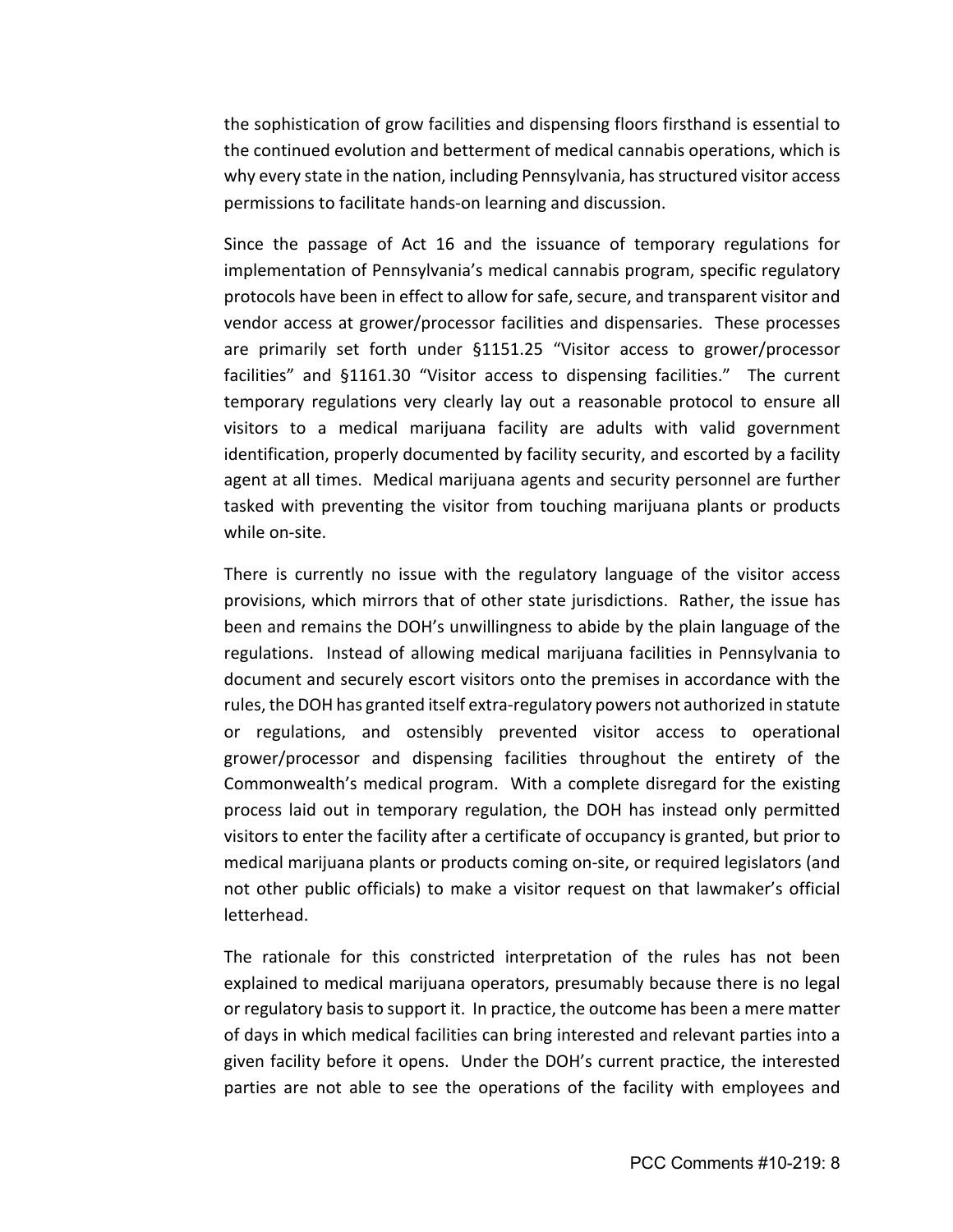management cultivating and processing live plants or dispensing products on-site, only the hollowed-out structure that will one day house such operations. In many instances, these are not just interested parties, but the local officials that the DOH now proposes to deem "unnecessary" that have facilitated the onboarding and construction of a medical facility within their jurisdiction.

The result is a missed opportunity for the entire Commonwealth of Pennsylvania to educate parties interested in learning more about the cannabis industry - whether pro or con -- from seeing and attaining such knowledge for themselves, and through consultation with a facility agent. Under DOH's past practices and current proposed visitor access rules, a city's building inspector can gain access to the property for purposes of ensuring compliance with local code and ordinance, but the Mayor and Council members are unable to view the operations while escorted with licensed medical marijuana agents to learn more about the business under their jurisdiction. A state regulator can access the facility at any time, but the very legislators that authorized the medical cannabis industry under Act 16 are precluded from entering an operational facility without a patient card. No interested media outlets, industry researchers, or academic institutions can witness a given facility's operations for the benefit of information gathering and further discovery of the business.

The highly restrictive visitor access protocols that DOH has enforced also significantly constrain the business operations of current medical marijuana operators. There have been examples where licensed wholesale and sales consultants working as licensed agents for grower/processors are unable to access the dispensaries where the grower/processor seeks to sell medical cannabis products. In some instances, and only where the circumstances permit, wholesale agents have obtained medical patient cards just to step foot into the dispensaries where medical product suppliers are seeking to do business. This is of course not a practical solution, and a regulatory circumstance that no other industry in Pennsylvania would be required to endure, which is why the Temporary Regulations clearly contemplate visitor access permissions with appropriate accountability and oversight.

Astoundingly, under the proposed permanent §§1151a.25 and 1161a.30 and its corresponding provisions, DOH now proposes to amend the regulations and codify its past extra-regulatory practices by expressly excluding "visitors" from thirdparty access to operational facilities altogether. The amended rules would require "individuals" seeking to gain access to the facility to detail "the need for entry"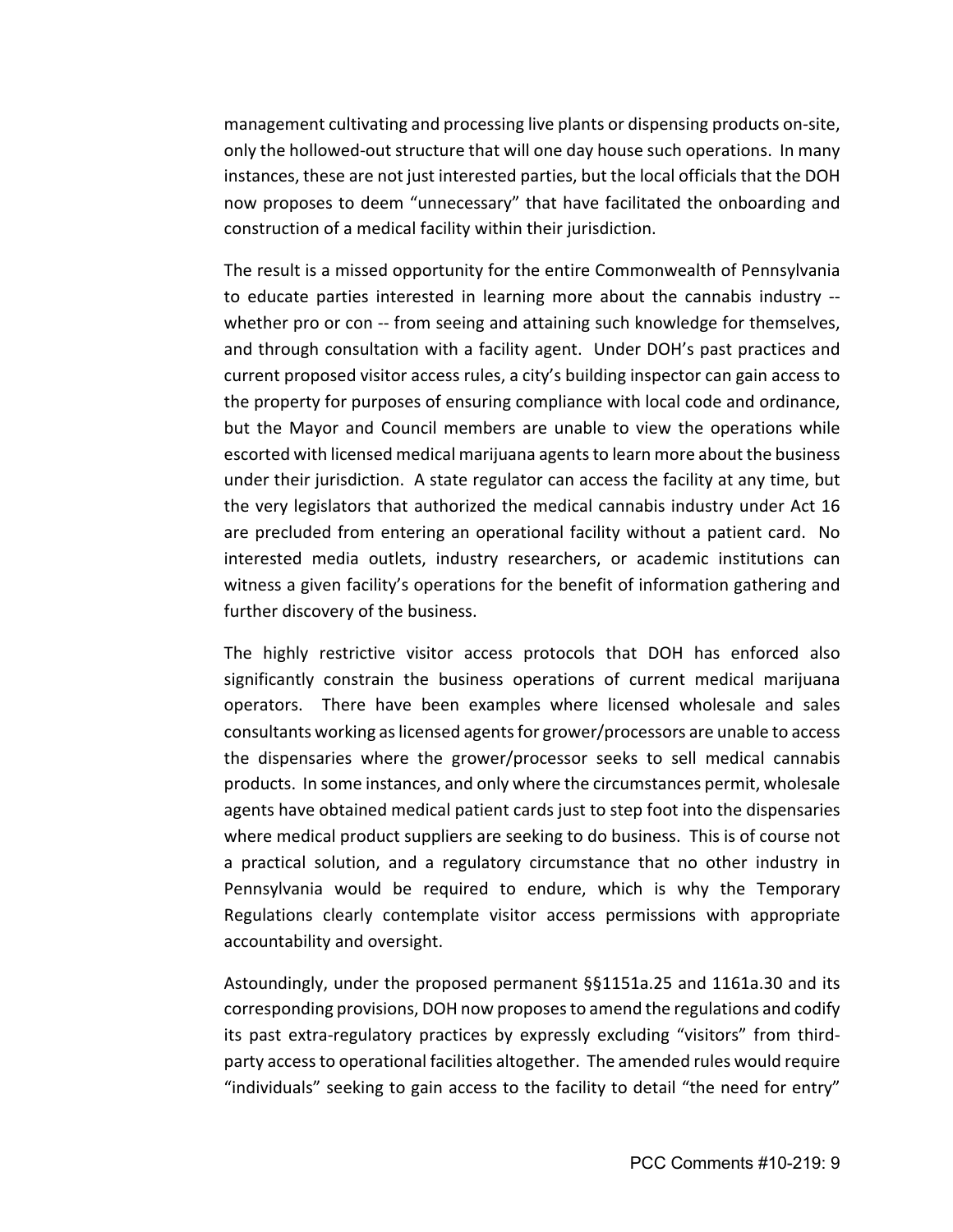under subsection (a), and only grant such permissions to government officials under subsection (g) "if necessary to perform the government officials' functions and duties that pertain to the act or this part." In accordance with DOH's past practices, the rule would now expressly limit all "unnecessary" third parties from access to medical cannabis operations, in spite of the requirements for the visitors to be escorted with a facility agent, under constant video surveillance, and subject to access controls throughout the premises.

The most secure institutions in the United States have some form of access for outside visitors and media members in place. Jails and prisons have permitted third-party visitor access protocols. Nuclear facilities under the highest levels of federal regulatory scrutiny permit secure processes for third-party visitor access. The DOH's current practices, and its proposed permanent rules reflecting these practices, defies reasonable logic and well-established protocols that have existed in this country in highly regulated facilities. Continuing to prevent reasonable study and public knowledge that can only be obtained through firsthand observation only serves to stunt the growth, education, and development of the medical marijuana industry in Pennsylvania.

### **II. Background Checks**

- Regulation Section
	- §1141a.31(d)
- PCC Requested Language Change
	- (d) A financial backer, principal, or employee may not hold a volunteer position, position for remuneration, or otherwise be affiliated with a medical marijuana organization or a clinical registrant if the individual has been convicted of a criminal offense relating to the sale or possession of illegal drugs, narcotics, or controlled substances; provided, however, than an employee may submit an attestation to the Department documenting that he or she has not been convicted of a prohibited criminal offense under this subsection, and begin employment with a medical marijuana organization pending the outcome of a fingerprint submission and criminal history background check pursuant to subsection (a) of this Section. If a prohibited conviction is returned on the applicant's criminal history record, the Department shall notify the applicant and the medical marijuana organization, and the employee shall immediately cease any and all employment duties at the medical marijuana organization.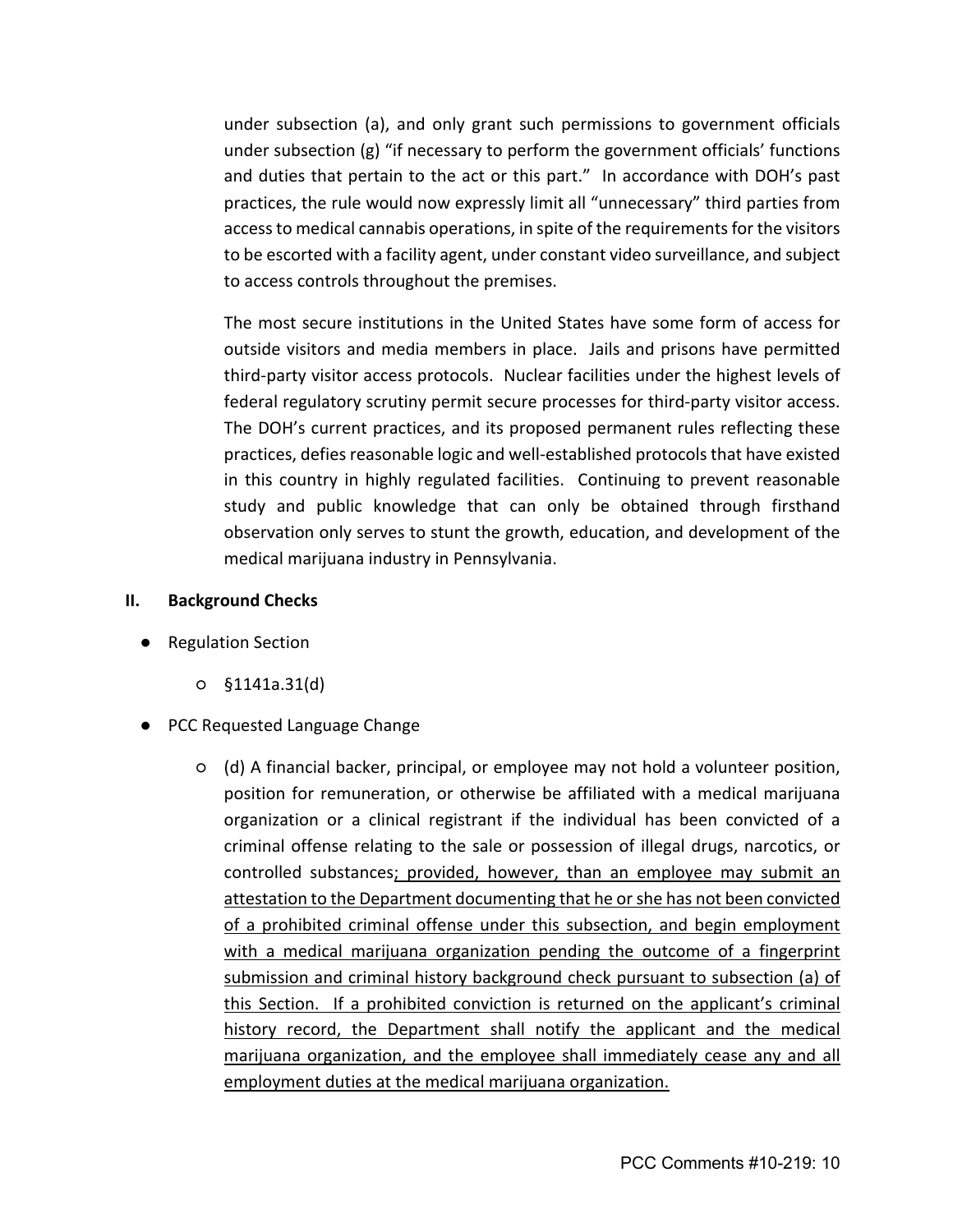### ● Rationale

○ Efforts to prevent diversion and maintain the security of medical marijuana facilities is a paramount priority for the PCC, and is vital to maintain the sustainability of the medical marijuana industry as a whole. PCC members are vigilant in ensuring that careful vetting and background screening are done prior to offering employment to a job candidate, in addition to the State Police and FBI background check requirements required by state law and regulation. However, the current time period between the potential employee's fingerprint submission and the result of a State/FBI criminal history check, which run on average about two months, and can in some instances be delayed up to four months or longer, is e a significant hindrance to staffing operations, and retaining highly qualified and eligible employees through the hiring process. In many instances this issue has caused a facility to not be able to open on time, and left facilities significantly understaffed as operators wait for DOH to approve employees.

Many times, although a potential employee has been extended an offer, and a medical marijuana operator has conducted and approved an external third-party background check, the employee often moves on to obtain another job, changes their home or location to search for other employment, or simply loses interest in the position due to the very significant lag time between receiving the offer of employment and actually beginning paid work. These circumstances make it difficult to recruit and retain talented employees that are otherwise clearly qualified, and will uphold the security and safety standards intended within the company's operations and required by law. These lost opportunities also run counter to the important job creation goals underlying the authorization of Act 16 at the inception of the Commonwealth's medical marijuana program.

To maintain security and background check processes, but reduce friction and unnecessary delay in the hiring process, PCC proposes a "provisional" model that has been adopted in other state markets successfully, and that aligns with the criminal history and background check requirements of Act  $16<sup>1</sup>$ . The proposed affidavit process allows employees that have been extended an offer by a medical marijuana organization to submit an attestation to the Department under oath that he or she does not have a prohibited disqualifying conviction for the sale or

<sup>&</sup>lt;sup>1</sup> See State of Illinois, Executive Order 2020-57, eff. Oct 2, 2020; ("Section 1. The requirement that a medical or adult use cannabis cultivation center agent must have a completed background check when applying for an agent identification card pursuant to 410 ILCS 705/20-40(b) and 410 ILCS 130/95(b) is suspended provided that the cultivation center agent's application to the Department demonstrates that the cultivation center agent has submitted a full set of fingerprints to ISP for the purpose of obtaining a State and federal criminal records check.")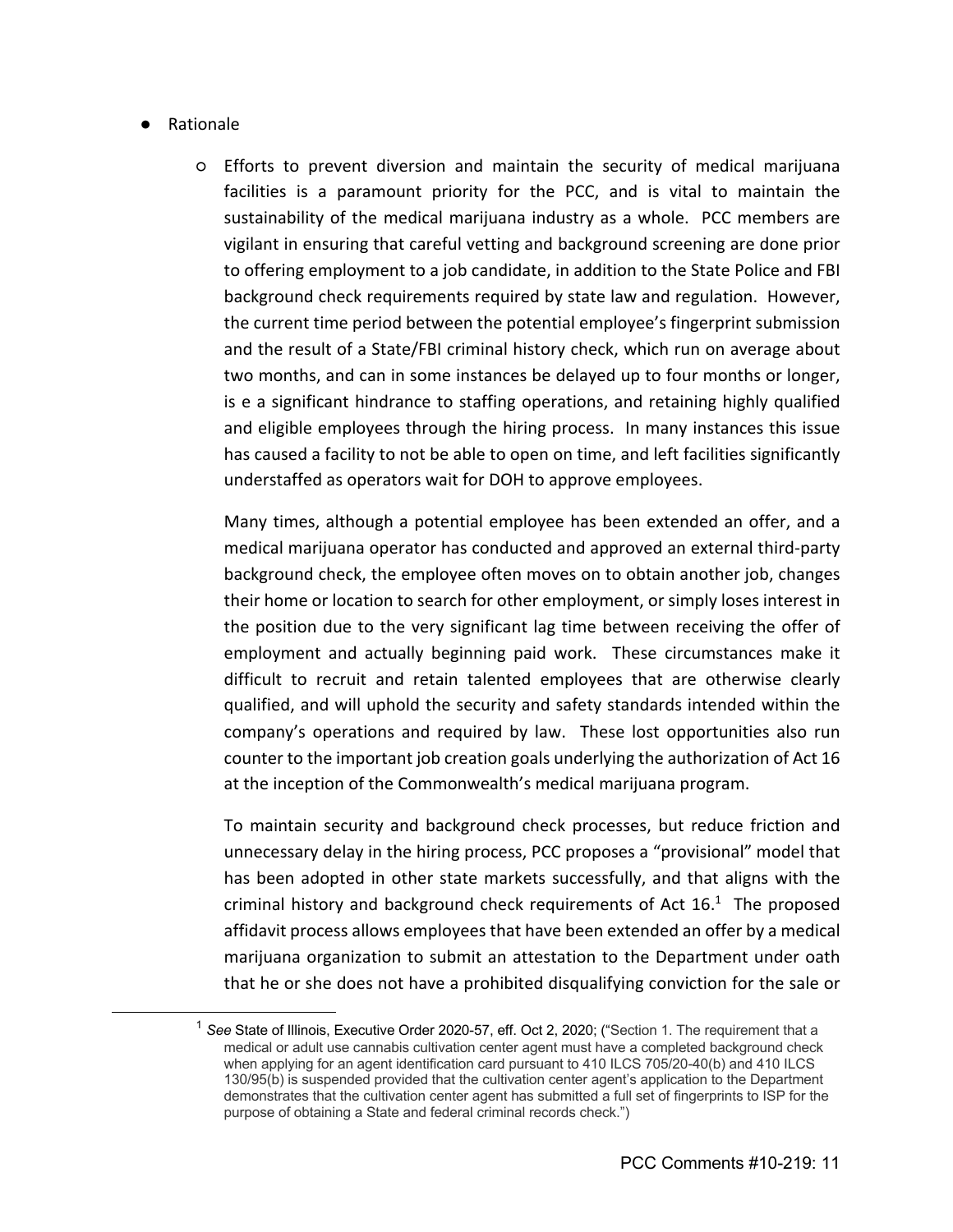possession of illegal drugs, narcotics, or controlled substances, and begin working, provisionally, while the full fingerprint background check is pending.

Of course, if the background check comes back with a disqualifying conviction, the employee will be immediately terminated in accordance with the prohibited convictions requirements of Section 614 of Act 16. This proposal balances the public safety and anti-diversion efforts of PCC members and the Department, with the interests of ensuring a streamlined staffing and hiring process that will promote job growth and retention within Pennsylvania's medical program.

# **III. Start-up Inventory**

- Regulation Section
	- § 1151a.24. Start-up inventory

# ● PCC Requested Language Change

(a) A grower/processor may obtain seeds or immature medical marijuana plants from outside of this Commonwealth, at least once per year, during a 30-day window upon approval by the Department for the purpose of securing its start-up inventory. Seeds or immature medical marijuana plants obtained from outside of this Commonwealth shall be obtained within 30 days from the date that the Department determines that the grower/processor is operational or within any 30-day window following approval established by the Department-if the Department determines that the importation of additional seeds is necessary.

(b) A grower/processor may not obtain medical marijuana plants from outside of this Commonwealth at any time.

(b) Within 24 hours of receipt, a grower/processor shall record in the electronic tracking system each seed or immature medical marijuana plant that enters the site during the 30 day period under subsection (a).

(c) Outside any 30-day period permitted under subsection (a), a grower/processor shall only grow medical marijuana plants from seeds or immature medical marijuana plants located physically in its facility, or purchase seeds, immature medical marijuana plants or medical marijuana plants from another grower/processor.

**Rationale**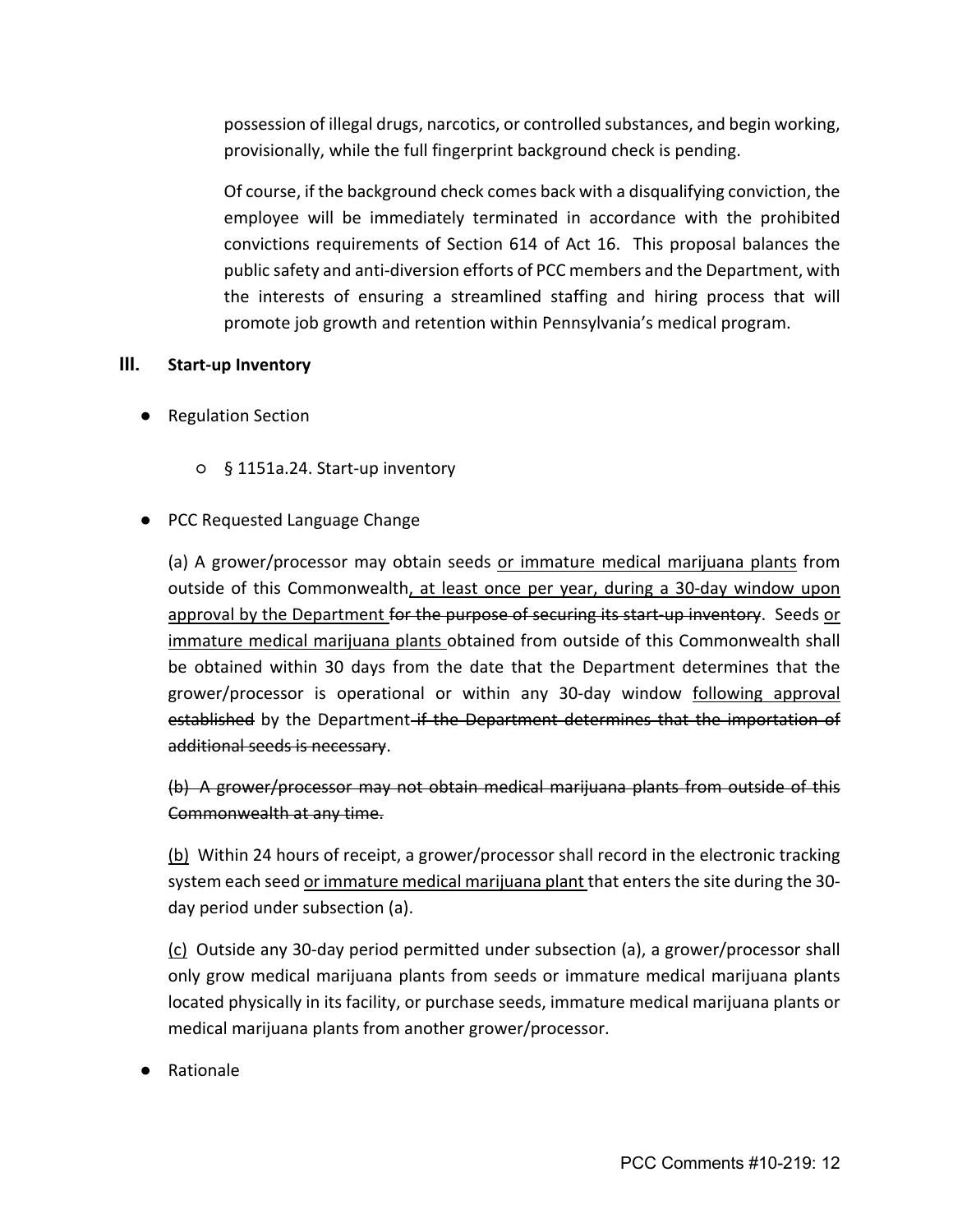The current and proposed regulations appropriately contemplate sourcing of genetic plants and seeds to begin cultivation at a licensed grower/processor. However, the limited permissions for sourcing plants and seeds fail to recognize that genetics require updating and refreshment over time, and grower/processors in Pennsylvania will remain at a disadvantage in sourcing the best possible strains that can not only maximize plant yields, improve plant resiliency, and pass savings along to patients. Most importantly, establishing an ongoing process for genetic plant sourcing will improve the therapeutic benefits and qualities of higher quality cannabis products for patients within the Commonwealth. Notably, despite these limited permissions already codified in the current temporary regulations, DOH has yet to formally approve a statewide process that allows for sourcing of seeds and plants for all permit holders. As such, PCC proposes a streamlined expansion of the proposed regulatory permissions for sourcing of plant materials on an ongoing basis, following the current protocols that ensure regulatory oversight, security, and accountability in adopting new plant genetics.

The requested change to the regulation will allow MMOs to act within the plain language and intent of Act 16's Section 702(a), and source new genetic plant material both from other in-state MMOs *and* from outside the Commonwealth to initiate new strains and improved genetics to produce the best medical marijuana possible. Denying operators out of state genetics substantially limits opportunities for product development and improvements in Pennsylvania's cannabis industry. From an agronomic perspective, without introducing new genetic plants, continued asexual plant propagation results in a phenomenon known as "clonal degradation," which results in weaker, lower yielding plants over generations of reproduction from the same genetic material. $2$ 

In addition, the proposed regulation on sourcing of genetic plants fails to establish the standards by which the Department will determine the necessity of importation, which adds a regulatory determination that falls outside of the legislative text of Section 702(a) of Act 16. Operators have the knowledge, resources, and experience to determine the necessity of new genetics, and in accordance with Act 16, regulators must simply establish a secure process that

<sup>2</sup> *See Science News,* August 8, 2011, "Why Plant Clones Aren't Identical." available at https://www.sciencedaily.com/releases/2011/08/110804212931.htm; ("A new study of plants that are reproduced by 'cloning' has shown why cloned plants are not identical. Scientists have known for some time that 'clonal' (regenerant) organisms are not always identical. Now researchers believe they have found out why this is the case in plants: the genomes of regenerant plants carry relatively high frequencies of new DNA sequence mutations that were not present in the genome of the donor plant.")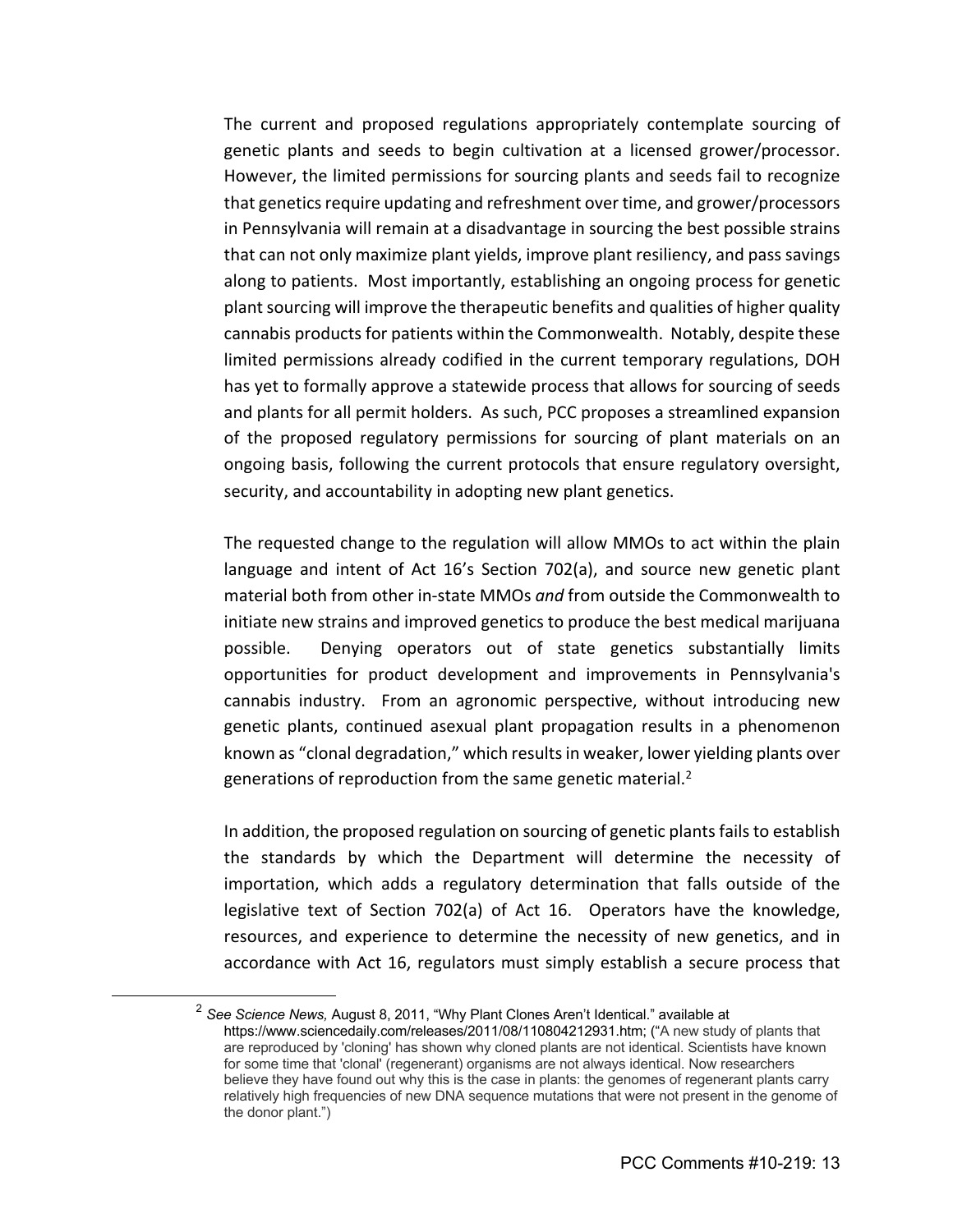incorporates plants into the state's inventory tracking system within security and surveillance protocols.

Grower/processors who began cultivation in 2019 are using genetics that are now three years old, and there is currently no avenue to obtain and develop new genetic strains from inside or outside of the state. To date, and only within the past several months, the Department has only authorized a pilot program for the purchase of plant material between in-state operators. While MMOs have been made aware that this pilot took place, the Department has not formally approved a process by which all operators can source plant materials from other in-state grower/processors.

Limiting access to genetics ultimately stifles innovation in the types of medicine available to the patients, and also reduces the potential to propagate and cultivate the healthiest, highest quality plants for use in medical cannabis. By allowing an annual 30-day window to source out-of-state genetic material, operators will have the ability to increase the variety of their medical offerings and offer patients medical products manufactured from the highest quality strains. Coupled with Pennsylvania's first-in-class clinical research program, this simple change will help generate the best available products for ongoing study of plant biology and agronomic science.

### **IV. Security and Surveillance**

- Regulation Sections
	- §1151a.26
	- §1151a.31
- PCC Requested Language Change

### §1151a.26

(a) (2) A professionally-monitored, motion-activated security and surveillance system that is operational 24 hours per day, seven days per week and records all activity in images capable of clearly revealing facial detail. The security and surveillance system must include all of the following: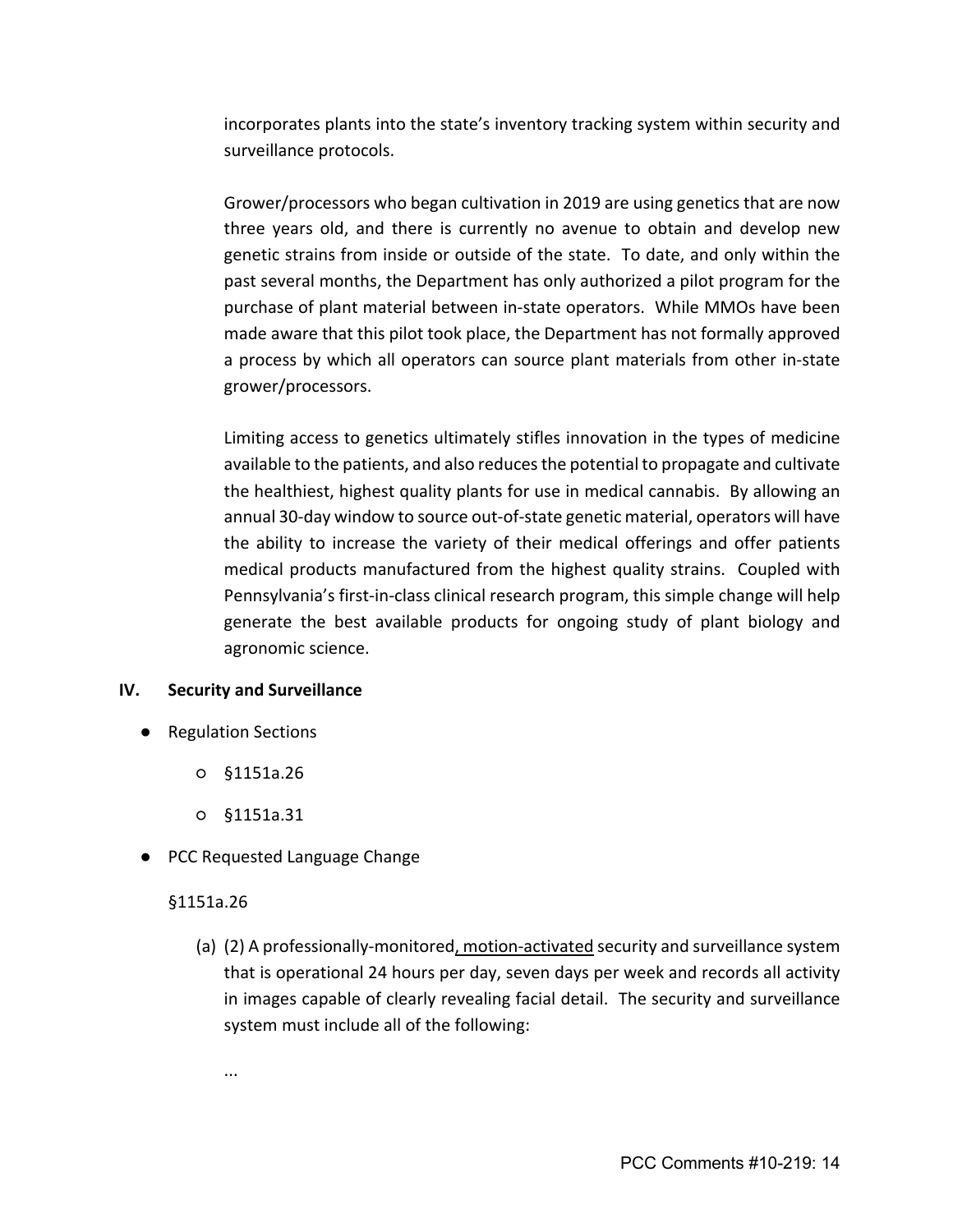- (a) (4) The ability to record and store all images captured by each surveillance camera for a minimum of two years90 days in a format that may be easily accessed for investigative purposes. The recordings must be kept:
	- ...
- (b) (5) The grower/processor shall designate employees to continuously monitor the security and surveillance systems at the facility.
	- …

# §1161a.31

- (a) (2) A professionally-monitored, motion-activated security and surveillance system that is operational 24 hours per day, seven days per week and records all activity in images capable of clearly revealing facial detail. The security and surveillance system must include all of the following:
	- ...
- (a) (4) The ability to record and store all images captured by each surveillance camera for a minimum of two years90 days in a format that may be easily accessed for investigative purposes. The recordings must be kept:
	- …
- (b) (5) The dispensary shall designate an employee or employees to continuously monitor the security and surveillance systems at the facility.
- **Rationale** 
	- The current temporary and proposed permanent regulations require a minimum two years of data retention for video surveillance systems, which on its own, is an insurmountable economic burden for Pennsylvania medical marijuana operators. The two-year data retention standard runs up facility security costs hundreds of thousands of dollars. It is an outlier requirement that far exceeds the data retention standards established in other state markets, and other similarly regulated industries.

Pennsylvania MMOs are currently subject to some of the most stringent video retention requirements of any program in the country. Pennsylvania will remain an outlier if the proposed permanent rules go into effect as written. For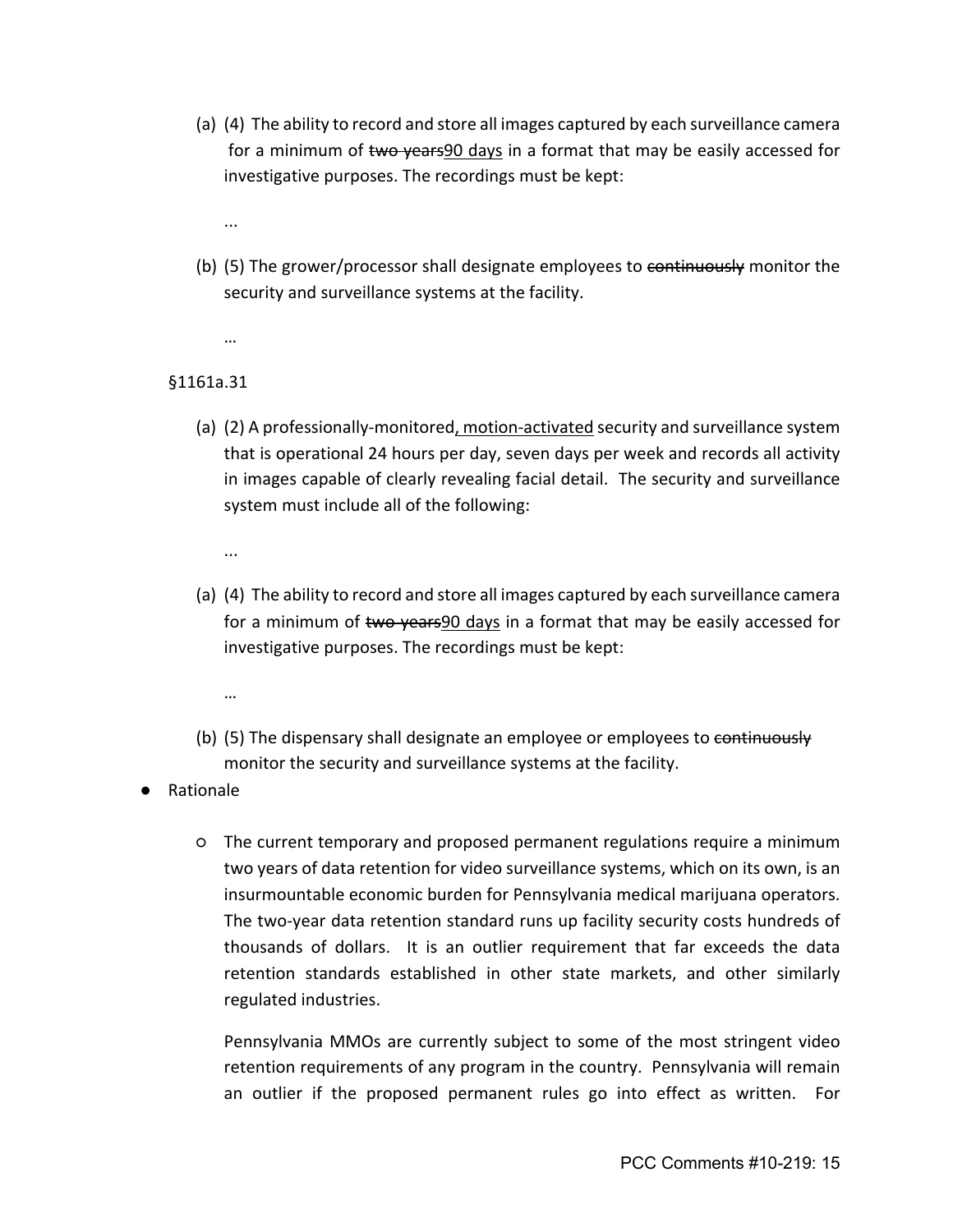comparison, the next highest data retention requirement is at Illinois cultivation sites, requiring a mere 180 days of video retention, and allowing for the use of motion-activated cameras. Maryland, Massachusetts, New York, and Ohio all require 90 days of video retention at dispensary and cultivation sites. A current Pennsylvania grower/processor is required to maintain more data within their video retention systems than the entire written collection of the Library of Congress. Codifying this two-year data retention standard will only perpetuate this unnecessary and insurmountable cost, and place Pennsylvania medical operators at a competitive disadvantage into the future.

For comparison into highly regulated industries outside of the medical marijuana markets, Illinois firearm dealers are required to retain video surveillance for a minimum of 90 days.<sup>3</sup> New York State's banks must maintain video surveillance recordings for at least 45 days.<sup>4</sup> Nevada requires casinos to keep video for a minimum of 7 days, unless questioning by security personnel of a subject occurs, in which case the minimum retention period is extended to 30 days.<sup>5</sup> Illinois law enforcement body camera recordings are required to be maintained for a minimum period of 90 days. $6<sup>6</sup>$ 

To exacerbate this costly data retention requirement, although not required by law or regulation, on November 5, 2020, the DOH recently issued a supraregulatory mandate on all operators to replace motion-activated cameras with continuous surveillance equipment. Making matters worse, this mandate was issued *after* the Department reviewed operational security plans, conducted inspections that included motion-activated cameras at dispensary and grower/processor facilities throughout the Commonwealth, and approved the installation and use of motion-activated surveillance systems. The Department's about-face caused many operators to have to replace their camera systems entirely.

<sup>3</sup> *See* 430 ILCS 68/5-80. ("All video surveillance records, along with any sound recordings obtained from them, shall be kept for a period of not less than 90 days.")

<sup>4</sup> *See* N.Y. Laws 2014, Article 2-AA-75-c. ("The recordings made by such cameras shall be preserved by the banking institution for at least forty-five days.")

<sup>5</sup> *See* Nevada Gaming Commission Regulation, Standard 9(1), "Records" ("All video recordings of coverage provided by the dedicated cameras or motion-activated dedicated cameras required by these standards must be retained for a minimum of 7 days, except for recordings of detentions and questioning by security personnel, which must be retained for a minimum of thirty (30) days. All other recordings must be retained a minimum of 3 days.")

<sup>6</sup> *See* 50 ILCS 706/10-20(7). ("Recordings made on body worn camera must be retained by the law enforcement agency or by the camera vendor used by the agency for a period of 90 days.")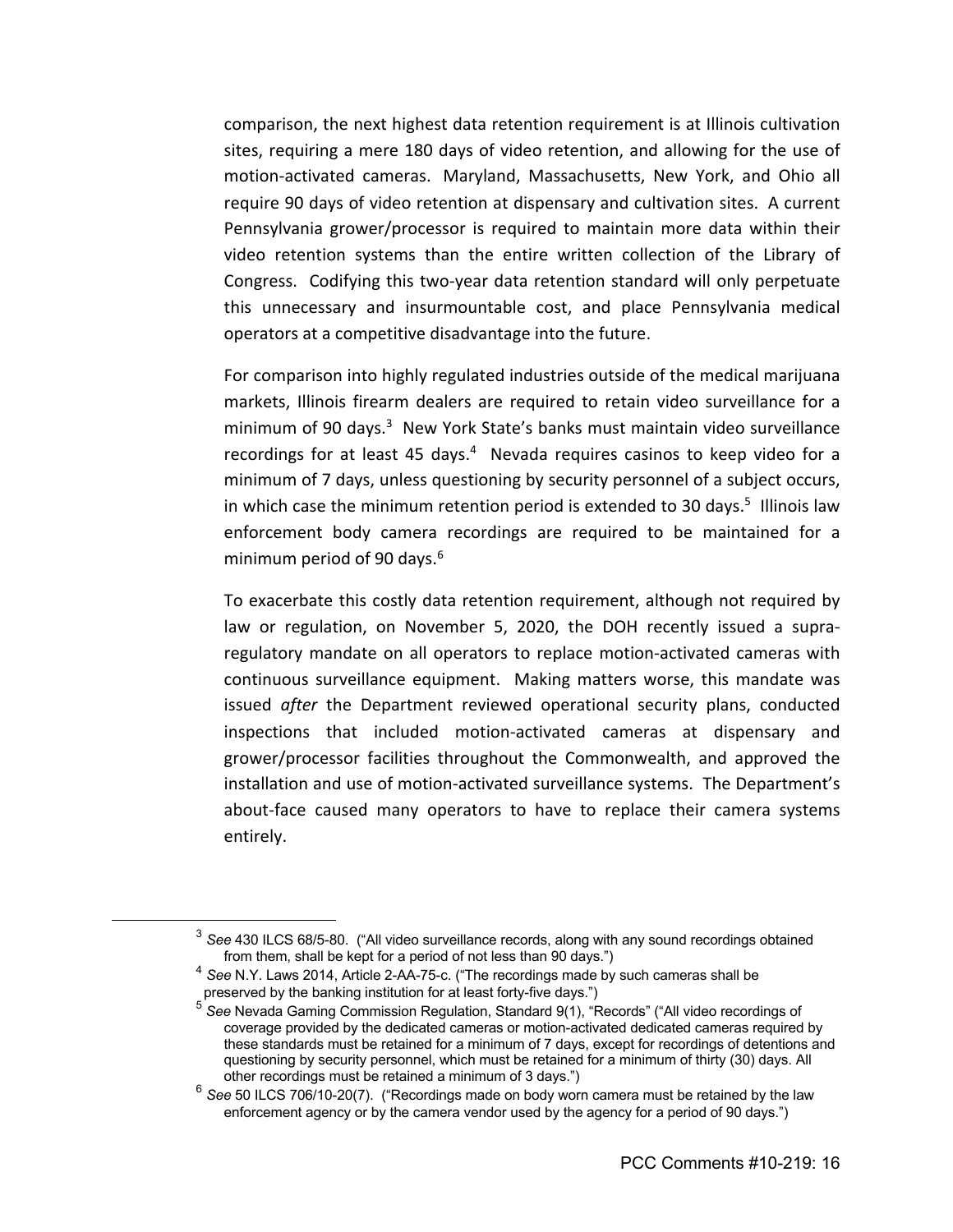The requirement to continuously record on premises without interruption further serves to increase the failure rate of these systems, and in turn, makes the facilities *less*secure. By requiring 24/7 continuous recording without reprieve, the "burn rate" or failure of surveillance hardware and hard drives increases, which could result in missing video retention of relevant activity. The increased failure rate also increases up front and ongoing maintenance costs. The amount of data required to be stored by this new requirement equates to terabytes and would include countless hours of recordings of dark, inactive rooms, providing no value to operators, regulators, or investigators from a compliance or security standpoint.

Together, these requirements place an unjustifiable economic burden on the medical marijuana industry as a whole, ultimately passing security costs onto patients. More importantly, neither of these security requirements provide any additional benefit to the safety or security of dispensary and grower/processor facilities, or provide relevant investigatory or compliance value.

For context, a cost estimate of the data storage and maintenance for continuous surveillance recordings is set forth below:

Dispensary Costs: Two-Year Continuous Surveillance and Data Retention

| $\bullet$ 24/7 Data Storage -- 730 days | \$100,000 |
|-----------------------------------------|-----------|
| • Software System                       | \$24,000  |

|  | <b>Backup Generator Capacity</b> | \$10,000 |
|--|----------------------------------|----------|
|--|----------------------------------|----------|

● Total Cost Per Dispensary / 2 yr. **\$134,000** 

Cultivation Costs: Two-Year Continuous Surveillance and Data Retention (32K sq ft facility with 6K sq ft of Canopy)

| • 24/7 Data Storage -- 730 days           | \$500,000 |
|-------------------------------------------|-----------|
| • Software System                         | \$72,000  |
| • Backup Generator Capacity               | \$20,000  |
| • Total Cost Per Cultivation Site / 2 yr. | \$592,000 |

As a reasonable solution, PCC proposes a reduction in the video retention standard, from two years down to the commonly accepted standard of 90 days. A three-month lookback period is well-established in other state medical marijuana markets and other regulated industries, and allows a substantial period of time for regulators or investigators to flag relevant video for further inspection. Once the relevant video is flagged for retention and transferred to regulators and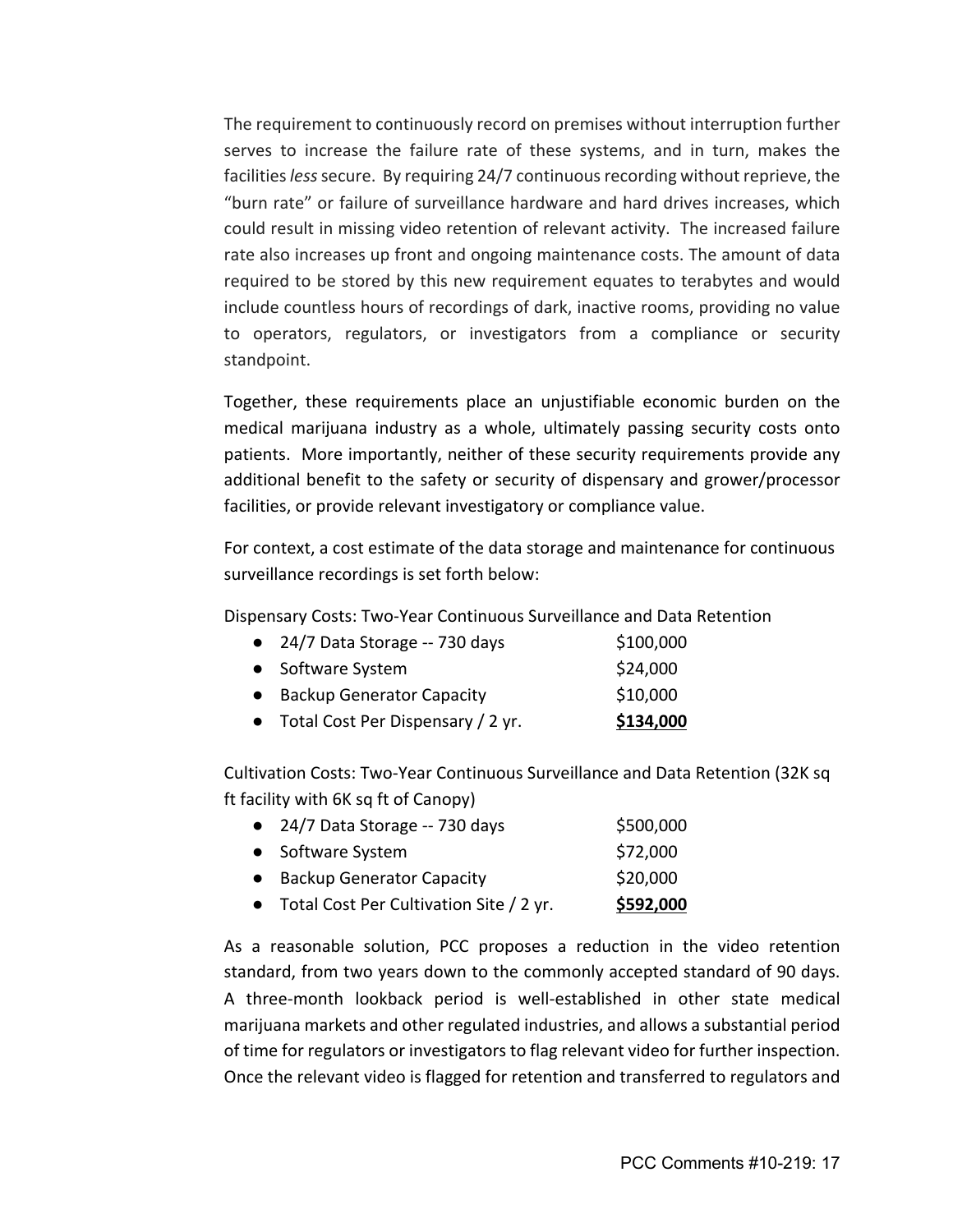investigators, it can be retained as evidence, for training, or other relevant compliance purposes, as long as necessary.

Further, the PCC proposes to codify motion-activated cameras, a technology that was previously accepted by the Department, into the security and surveillance standards for medical operators. In accordance with the plain language of Act 16 and the accompanying standards in regulations, this technology will effectively record "all activity" that takes place within a medical marijuana facility, 24 hours per day, seven days per week.

Finally, seeking only additional clarification in the permanent regulations, the requirement for employees to "continuously" monitor security and surveillance of the regulations is open to interpretation, and suggests an employee must watch and monitor cameras 24 hours per day. All facilities are currently required to be monitored 24 hours per day by third-party alarm and security vendors, and facility agents and state regulators have remote access to the facility's cameras in the event an alarm is triggered. Simply put, it is unnecessary and extremely costly for a facility employee to physically monitor surveillance cameras while the facility is not operational, particularly given the current additional protections that are already in place. By removing the word "continuously" from subsection (b)(5) of the Security and Surveillance provisions, clarification is afforded that the remote monitoring of the system by an operator's approved security vendor passes regulatory muster. This change mirrors industry standards across other medical marijuana markets nationwide.

### **V. Recognizing Food Grade Excipients**

- Regulation Section
	- §1151a.27.(f)
- PCC Requested Language Change
	- "A grower/processor may not use any added substance that alters the dosage level, color, appearance, smell, taste, effect, or weight of the medical marijuana unless the grower/processor has first obtained the prior written approval of the Department. Excipients must be pharmaceutical grade or food grade, unless otherwise approved by the Department. In determining whether to approve an added substance, the Department will consider: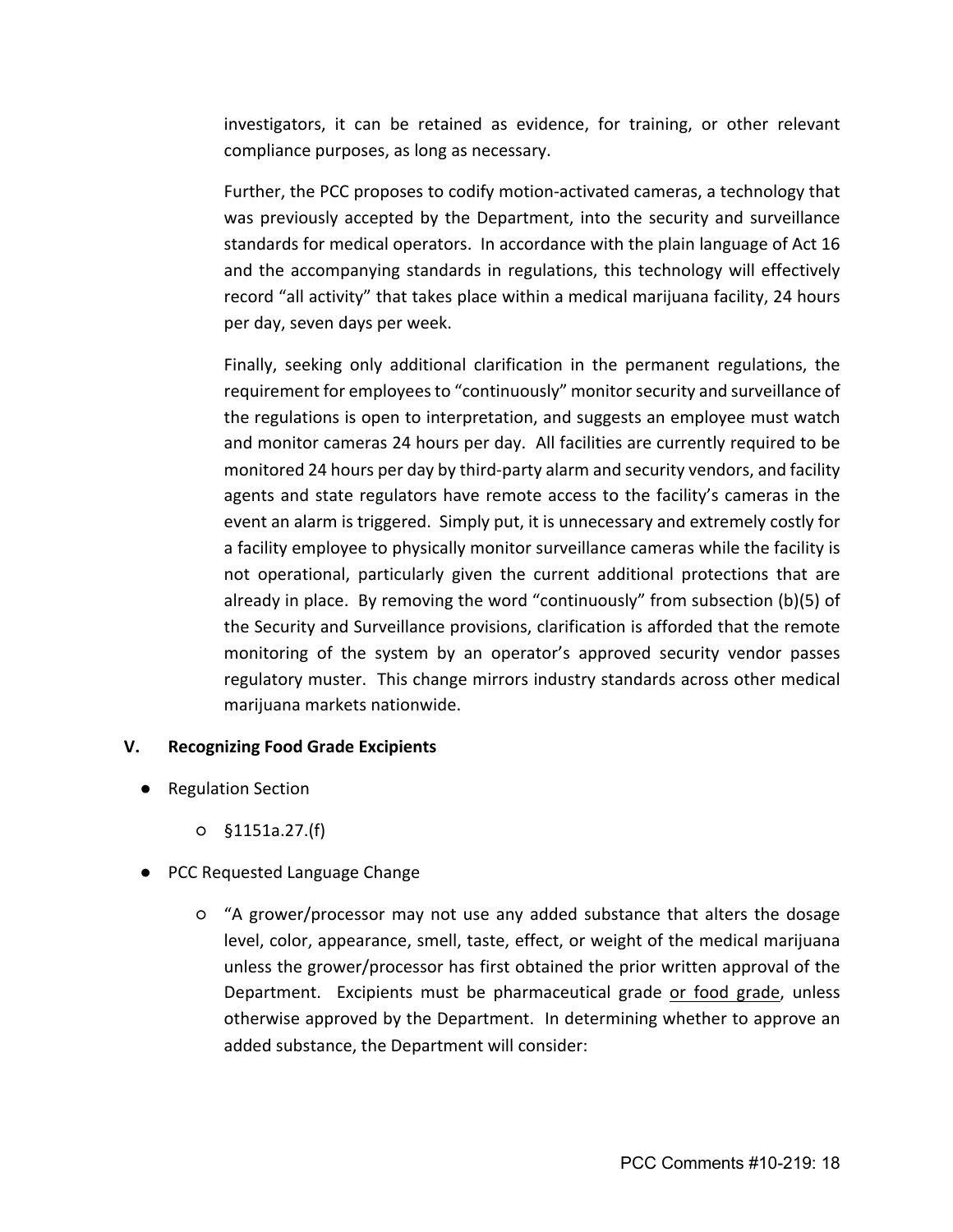- (i) Whether the added substance is permitted by the United States Food and Drug Administration for use in food or is Generally Recognized as Safe (GRAS) under federal guidelines…"
- Rationale
	- Currently, the temporary and proposed permanent regulations recognize that excipients in a cannabis product must be pharmaceutical grade, but do not also expressly accept food grade ingredients as well. In recognition that one of the most popular cannabis products in the Pennsylvania medical marketplace includes orally consumed tinctures, oils, and capsules that may contain food ingredients, and in furtherance of established business practices within Pennsylvania's medical marketplace, PCC proposes to expressly add food grade excipients as an acceptable consideration for the Department when approving medical cannabis edibles or other products intended to be consumed by medical patients.

By its application under well-established FDA standards, codifying the food grade designation will ensure that all products approved by the Department continue to include ingredients that are (1) safe for human consumption, or (2) made with materials suitable to come into direct contact with food products.<sup>7</sup> Moreover, this change creates consistency with subsection (f)(i), which reflects FDA guidelines for inclusion of product ingredients into medical cannabis products that are generally recognized as safe for human consumption.8

# **VI. Labeling and Packaging Clarifications**

- Regulation Section
	- §1151a.29.(a)
	- §1151a.34.(b), (c), & (d)
- PCC Requested Language Change
	- § 1151a.29. Limit on medical marijuana processing.

"(a) In the form intended to be sold to another medical marijuana organization, medical marijuana or a medical marijuana product must have a specific concentration of total THC and total CBD and must have a consistent cannabinoid profile. The concentration of the following cannabinoids, if present in the

<sup>7</sup> *See* 21 CFR §174-179.

<sup>8</sup> *See* 21 CFR §182-186.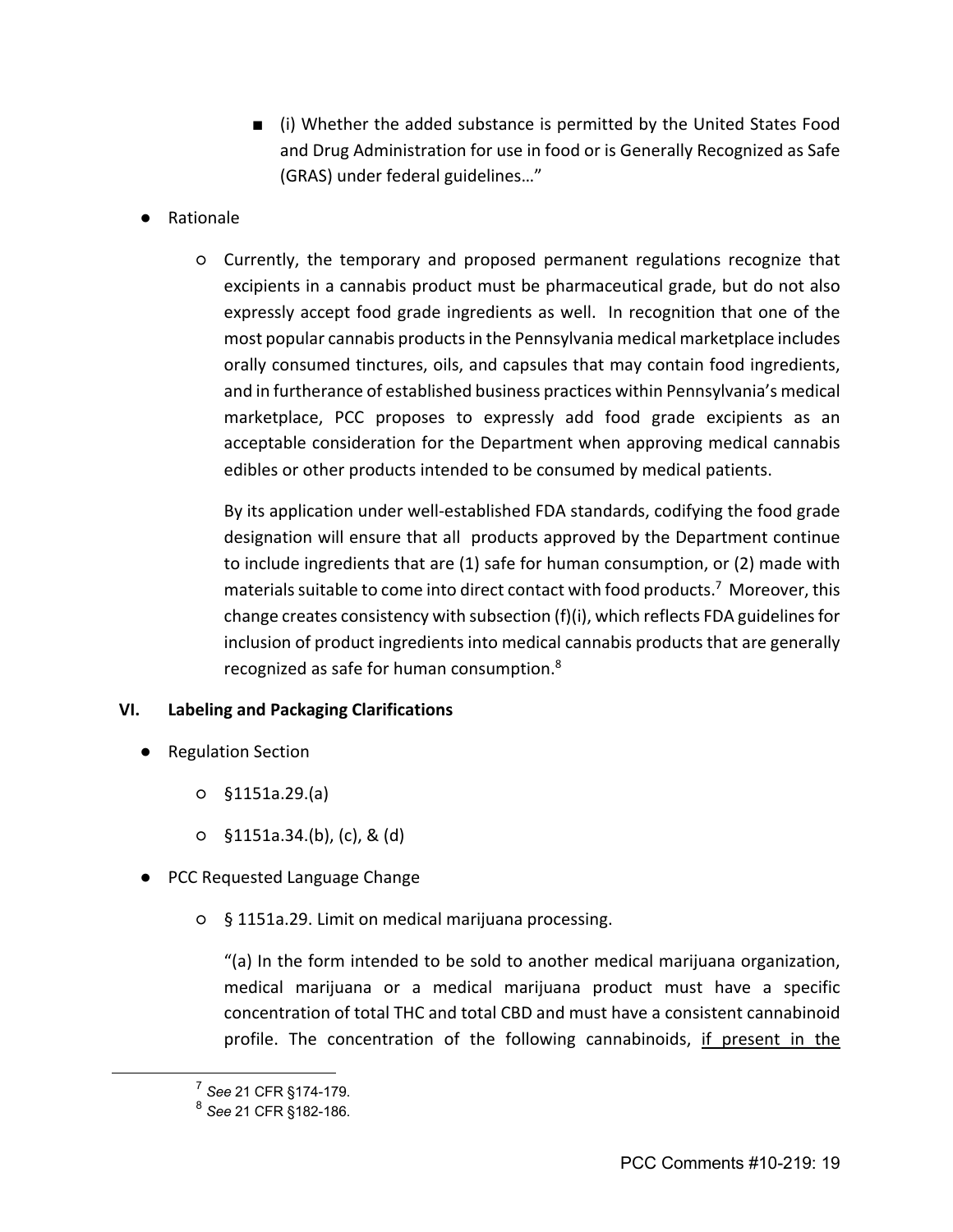cannabinoid profile at greater than 0.1%, at a minimum, shall be reported to the Department by an approved laboratory and included the following on the label:

- (1) THC.
- (2) THCA.
- (3) THCV.
- (4) CBD.
- (5) D8

(a-5) The concentration of the following cannabinoids, at a minimum, shall be reported to the Department by an approved laboratory, and each label shall include an electronic link to access such cannabinoids contained in the marijuana or marijuana product and its corresponding percentages:

- (6) CBDA.
- (7) CBDV.
- (8) CBN.
- (9) CBG.
- (10) CBC.
- $(10)$  D<sub>8</sub>.
- (11) Any other cannabinoid or terpene component at  $> 0.1\%$ .
- §1151a.34. "(b) A grower/processor shall package the medical marijuana products in a package that minimizes exposure to oxygen and that is:
	- (1) Child-resistant.
	- (2) Tamper-proof or tamper-evident.
	- (3) Opaque.
	- (3) Resealable.

(c) A grower/processor shall identify each process lot of medical marijuana with a unique identifier. Such identifier shall allow for the Department to access a record of the state employee identification number of the employee preparing the package and packaging the medical marijuana product, and the employee identification number of the employee shipping the package.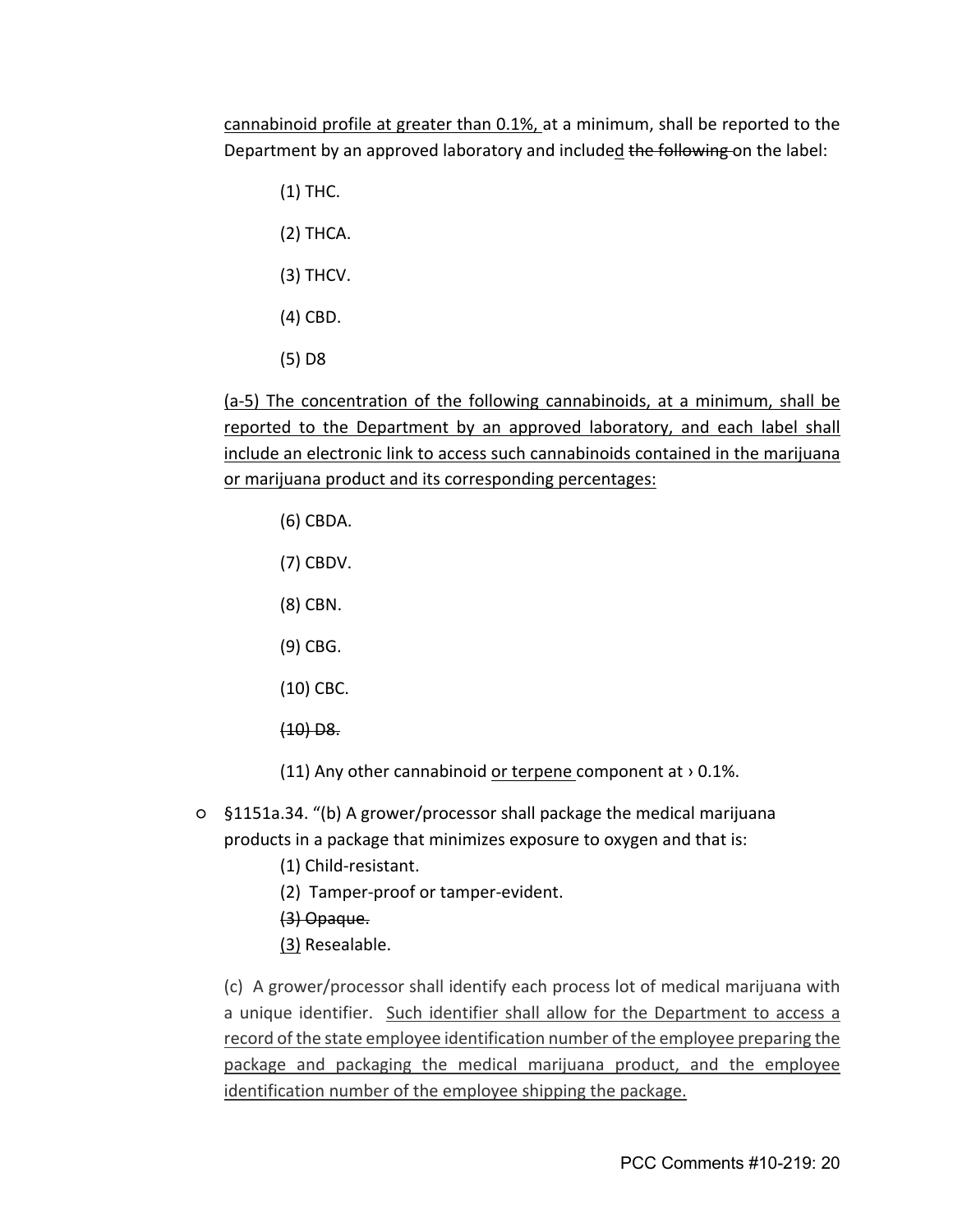(d) A grower/processor shall obtain the prior written approval of the Department of the content of any label to be affixed to a medical marijuana product package. Each label must meet the following requirements:

(1) Be easily readable.

(2) Made of weather-resistant and tamper-resistant materials. Labels that are resistant to moisture and contain acrylic adhesive shall satisfy the requirements under this subsection (2).

(3) Be conspicuously placed on the package.

(4) Include the name, address and permit number of the grower/processor.

(5) List the form, quantity and weight of medical marijuana included in the package.

(6) List the number of individual doses contained within the package and the species and percentage of THC and CBD and other cannabinoids enumerated in section 1151a.29 (relating to limits on medical marijuana processing), and the individual terpenes and corresponding percentages. CAS numbers need not be displayed on the label.

- (a) For products that are intended to be ingested or swallowed, the label must contain the number of individual doses contained within the package.
- (b) This subsection (6) shall be satisfied where the label provides directions to an electronic link to access information regarding cannabinoids in accordance with subsection (a-5) of Section 1151a.29, and the individual terpenes and corresponding percentages.

(7) Contain an identifier that is unique to a particular harvest batch of medical marijuana, including the number assigned to each harvest lot or process lot in the harvest batch.

(8) Include the date the medical marijuana product was packaged.

(9) State the employee identification number of the employee preparing the package and packaging the medical marijuana product.

(10) State the employee identification number of the employee shipping the package, if different than the employee described in paragraph (9).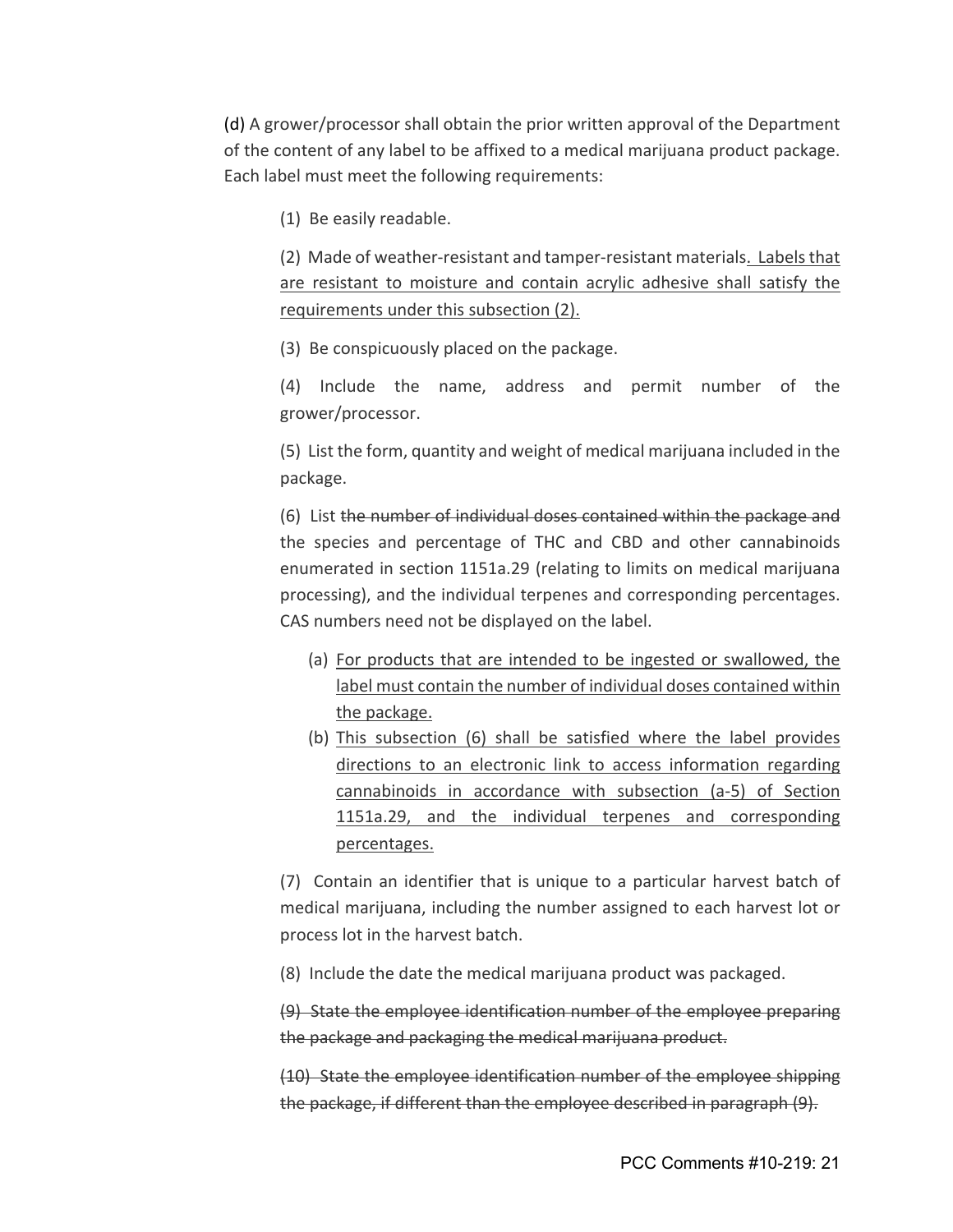(11) Contain the name and address of the dispensary to which the package is to be sold.

(9) List the date of expiration of the medical marijuana product.

(10) Include any necessary instructions for proper storage of the medical marijuana product in the package."

# ● Rationale

○ Within the proposed permanent regulations, the Department seeks to add relevant and comprehensive information to product labels, such as additional cannabinoids and terpenes present in the product. While the PCC strongly supports full product transparency made readily available on labels for the benefit of medical patients, there are many cannabis products that simply do not have enough space on the packaging for more than a dozen categories of information, every cannabinoid and terpene profile, and all requisite disclaimers and warnings.

To streamline the labeling information, but ensure that full product information and transparency is available to all patients, PCC proposes to add directions to the label for patients, regulators, and law enforcement to access an electronic link that will allow readily available access to such information, without condensing it to a small packaging or container label. CBD, THC, and D8 levels will remain directly on the label, and a full profile of all cannabinoids and terpenes will be accessible electronically.

To avoid redundant information from the label, PCC proposes to remove the dispensary to which the marijuana or marijuana product is to be sold from the required information on the label. This requirement places a burden on grower/processors to create a unique label for every dispensary. Under §1161a.28, dispensaries are already required to provide patients with a safety insert and exit label that identifies the dispensary location at the point of sale.

In addition, PCC proposes to provide greater specificity to undefined "weatherresistant" and "tamper-resistant" labeling requirements, ensuring that labels that are resistant to environmental conditions such as rain, snow, or humidity, and have acrylic adhesive, are sufficient to pass regulatory muster. This change gives greater clarity and standardizes the requirements for each label type.

PCC further proposes to remove the requirement that containers must be opaque. Removing this requirement would reduce packaging costs, and allow for savings that could be passed on to patients. Additionally, patients may prefer greater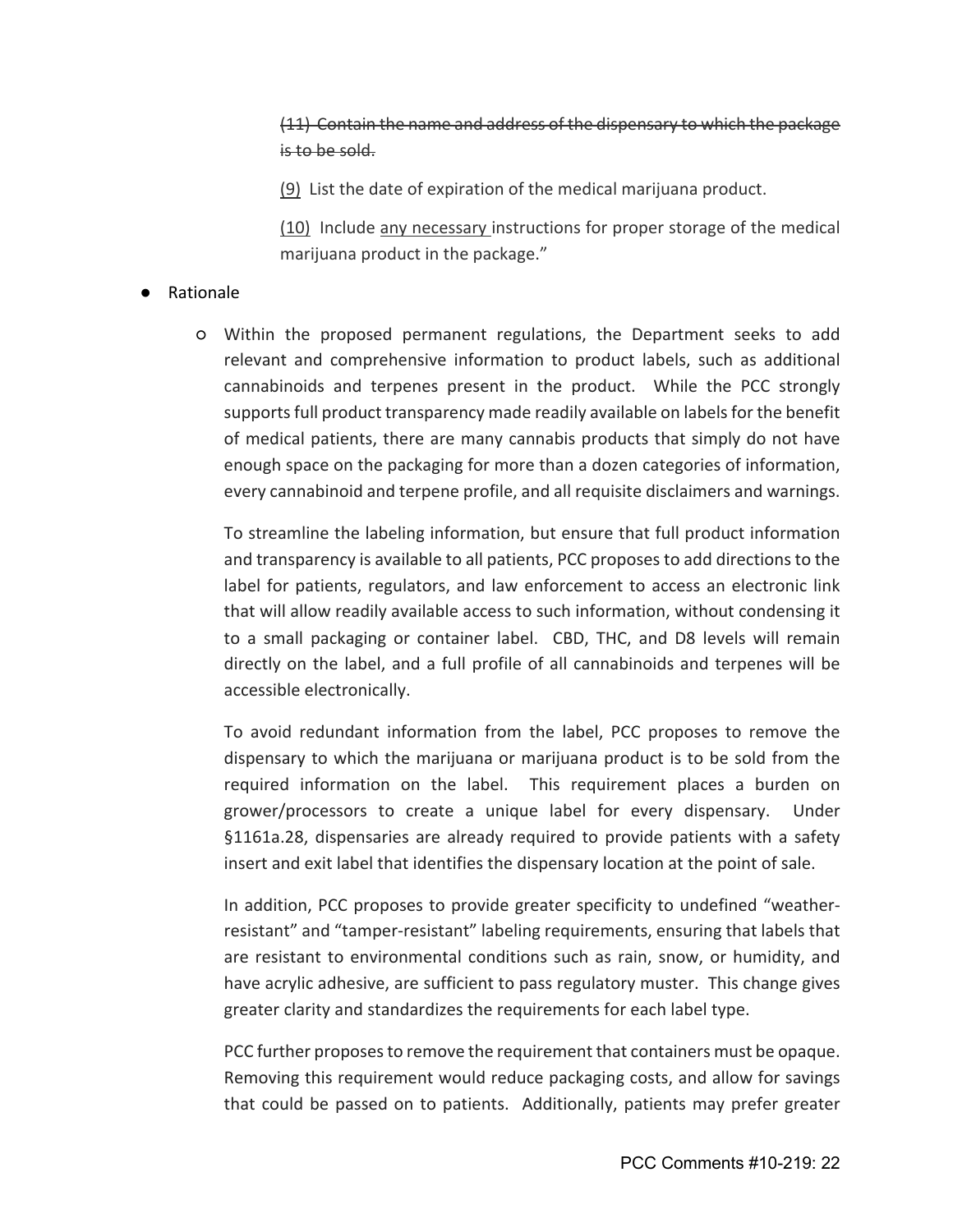transparency in being able to view the product through the container at the point of sale, which increases patient satisfaction at the point of purchase. Allowing for transparent packaging also reduces the potential for product returns, ultimately generating significant cost savings.

Finally, instead of placing the unique processing and shipping employee's identification number on every product label, PCC proposes to allow for the batch identifier to contain such information. This will ensure that the employee who packaged and shipped the product remains easily identifiable for regulators; however, the unique employee identification number is not relevant to medical patients, and therefore should be excluded to allow for the limited label space to only display important product information, warnings, and disclaimers.

#### **VII. Transportation of Medical Marijuana**

- Regulation Section
	- §1151a.35(c)
	- §1151a.36(c)
	- §1151a.37
- PCC Requested Language Change
	- § 1151 a.35(c) For deliveries reasonably expected to last longer than five hours in duration, aA transport vehicle must be staffed with a delivery team consisting of at least two individuals. For deliveries reasonably expected to last less than five hours in duration, a single driver is sufficient to staff the transport vehicle. All deliveries must also and comply with the following:

(1) At least one A driver or delivery team member shall remain with the vehicle at all times that the vehicle contains seeds, immature medical marijuana plants, medical marijuana plants, medical marijuana and medical marijuana marijuana products.

(2) Each A driver or delivery team member shall have access to a secure form of communication with the grower/processor, such as a cellular telephone, at all times that the vehicle contains seeds, immature medical marijuana plants, medical marijuana plants, medical marijuana and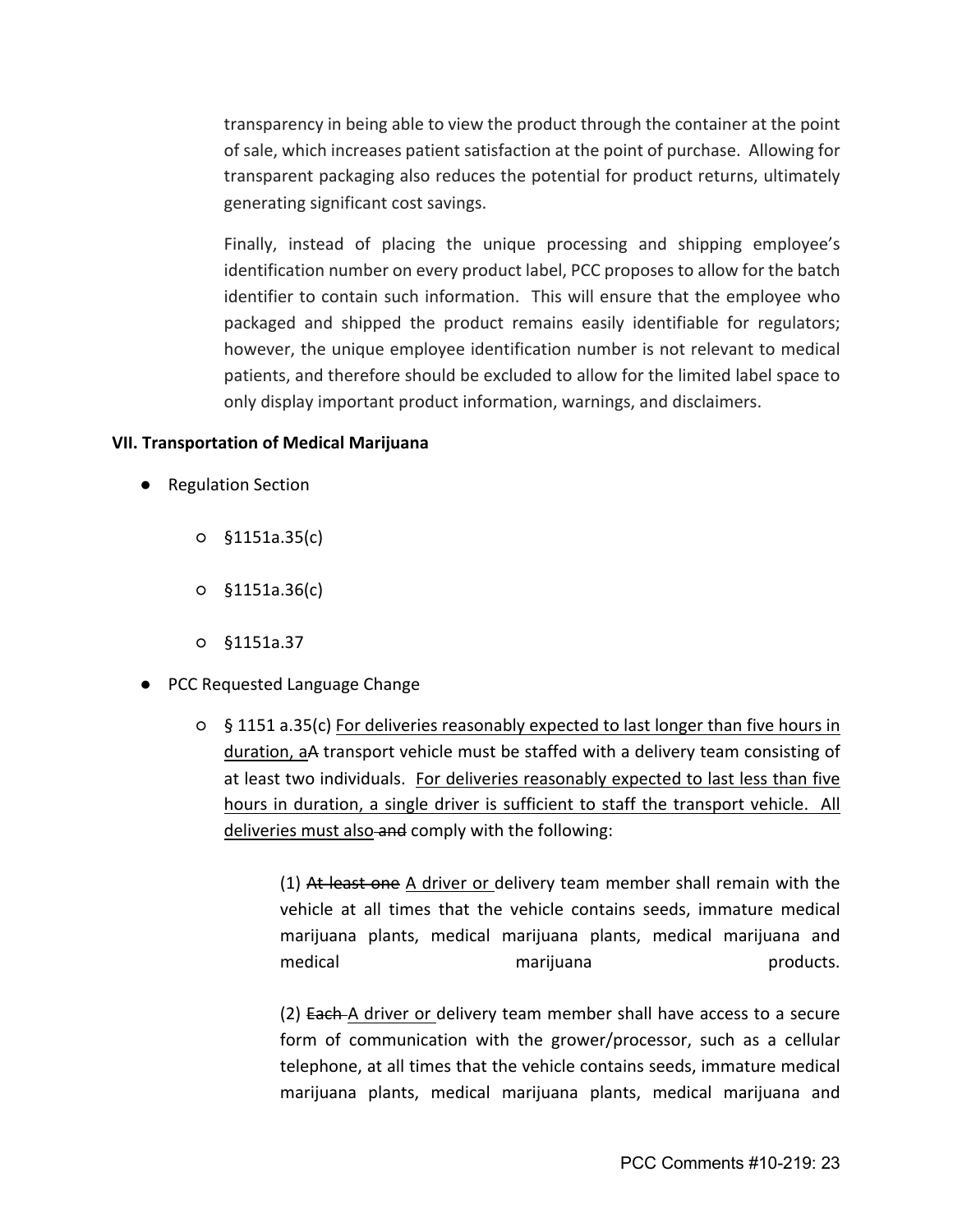medical marijuana products.

(3) Each A driver or delivery team member shall carry an identification badge or card at all times and shall, upon demand, produce it to the Department or its authorized agents, law enforcement, or other Federal. State or local government officials if necessary to perform the government officials' functions and duties.

(4) Each A driver or delivery team member shall have a valid driver's license.

(5) While on duty, a driver or delivery team member may not wear any clothing or symbols that may indicate ownership or possession of seeds, immature medical marijuana plants, medical marijuana plants, medical marijuana and medical marijuana products.

● §1151a.36 (c) Transport manifest.

(c) All seeds, immature medical marijuana plants, medical marijuana plants, medical marijuana and medical marijuana products being transported shall be packaged for shipment in shipping containers and labeled in accordance with § 1151 a.34 (relating to packaging and labeling of medical marijuana products).

- §1151 a.37 Transportation of seeds, immature medical marijuana plants, medical marijuana plants, and medical marijuana products.
- Rationale
	- PCC members recognize the importance of product inventory control and driver safety during vehicle transport from a secured grower/processor facility to a medical dispensary. To this end, vehicle deliveries are tightly controlled, and constantly monitored as part of each respective medical operators' inventory tracking and security controls.

Grower/processors have learned, however, that two agents are not necessary to maintain these high standards of security and monitoring for every delivery, particularly for shorter day trips. The ability to monitor deliveries remotely from a grower/processor site is sufficient to ensure that the transport vehicle is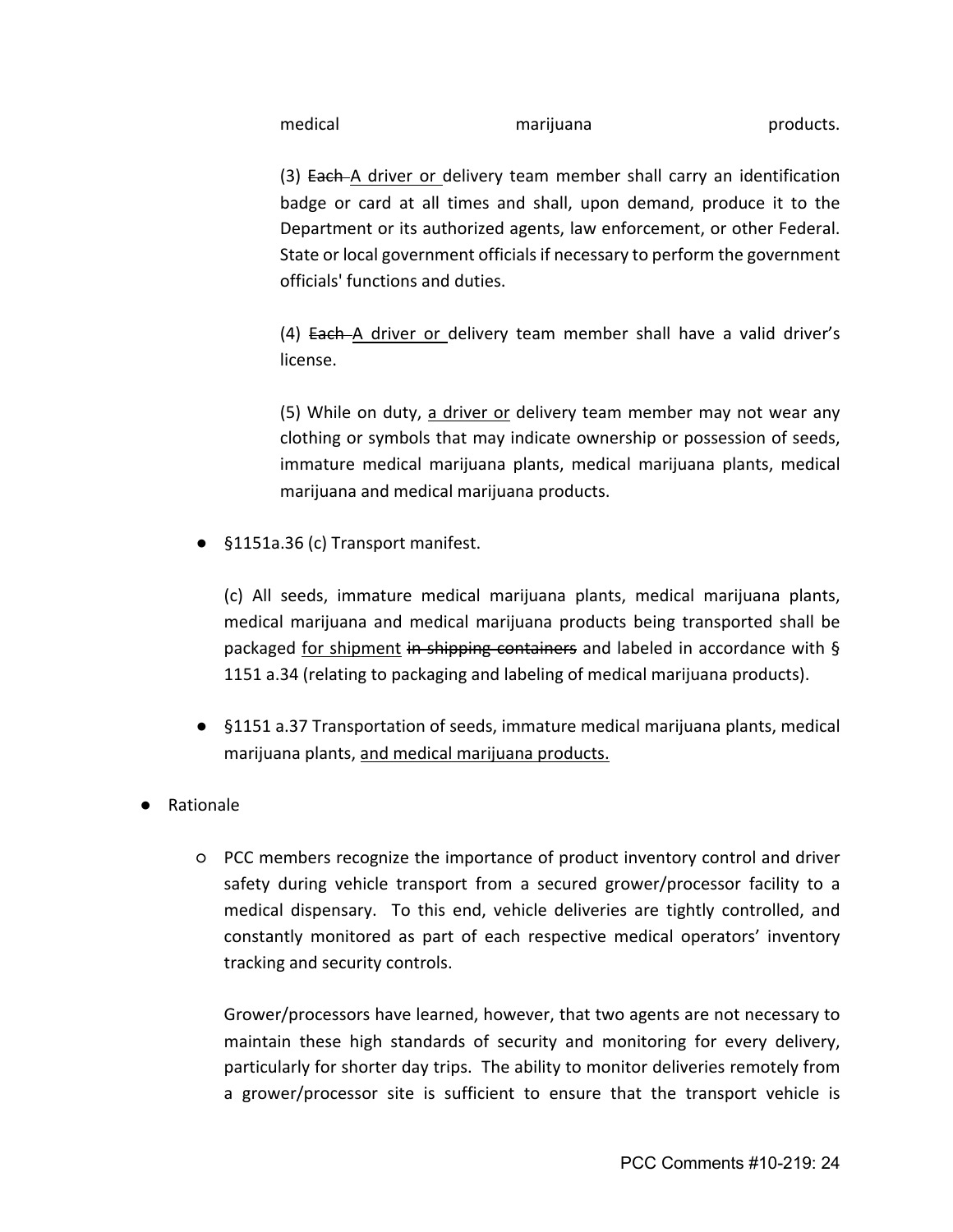consistently tracked. On the back end, dispensary management and security also strictly adhere to delivery times and are able to communicate with the vehicle transport driver. With modern technology available for constant oversight of the driver's travel, and both sites holding the delivery drivers accountable, proper authorities can be contacted in an instant along the route of travel if any issues during vehicle transport arise.

As a reasonable solution within the proposed permanent regulations, PCC members propose to require two delivery drivers for trips longer than five hours, where driver fatigue may be an issue. Notably, this is merely half of the 10-hour driving limit for passenger-carrying vehicles required under the current Federal Motor Carrier Safety Administration standards.<sup>9</sup> For trips less than five hours in duration, PCC proposes to permit one driver to carry out the delivery. This reasonable change will help reduce delivery costs significantly and increase efficiencies, in the form of reduced product costs that can be passed onto medical patients, and create greater efficiencies in supply chain management for the medical industry.

Additionally, PCC proposes to provide simple clarifying language on applicable container standards for deliveries. Removing the words "shipping container" and replacing it with "for shipment" eliminates vagueness, and allows medical marijuana suppliers to continue to transport products in appropriate duffle bags, boxes, or other storage materials given the quantity and type of products.

Finally, by adding "medical marijuana products" to the title of §1151a.37, the regulation will make clear that grower/processors can sell medical marijuana products, such as processed or extracted THC, to other grower/processors for the purposes of processing them into finished products. This simple change will codify a practice that is already currently in place across many state medical markets, and in line with the legislative and regulatory intent of Pennsylvania's medical program.

<sup>9</sup> *See* 49 CFR §395.5 "Maximum driving time for passenger-carrying vehicles. (a) No motor carrier shall permit or require any driver used by it to drive a passenger-carrying commercial motor vehicle, nor shall any such driver drive a passenger-carrying commercial motor vehicle: (1) More than 10 hours following 8 consecutive hours off duty;"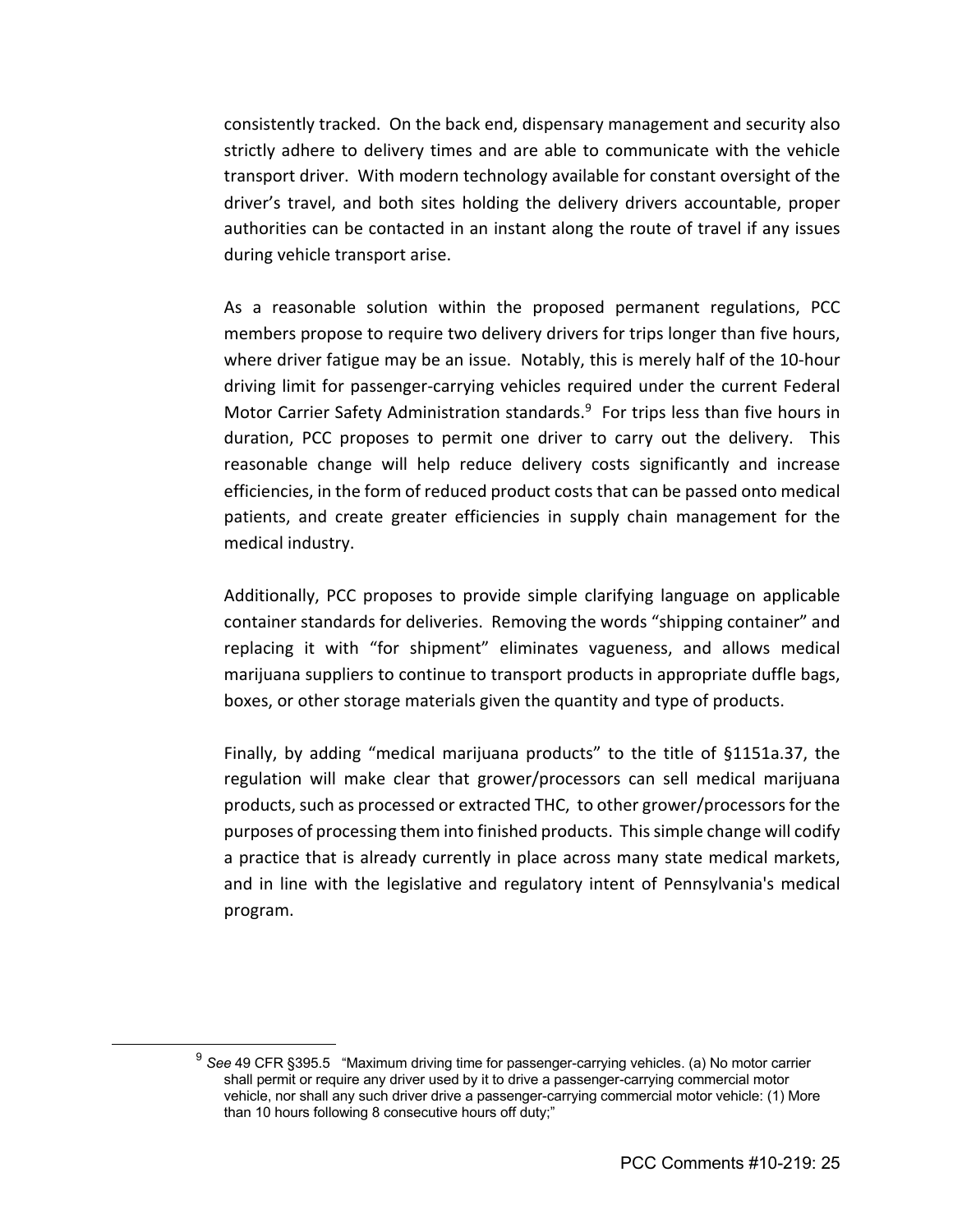#### **VIII. Waste**

- Regulation Section
	- $0 \quad$  § 1151a.40(b)
- PCC Requested Language Change
	- (b) The following types of medical marijuana waste shall be rendered unusable and unrecognizable prior to being transported from a grower/processor or an approved laboratory:
	- (1) Unused, Opened, surplus, returned, recalled, contaminated or expired medical marijuana.
- Rationale
	- The current and proposed regulations require grower/processors to destroy sealed and unopened products that are returned by patients. A simple regulatory change will allow grower/processors to safely sanitize the packaging and reinsert unopened medical products back into inventory that have been returned by patients, but of course destroy any products that have had the seal or container opened in accordance with standard product destruction protocols. The ability to resell unopened and sealed products that are returned will increase patient access to limited medical products, and reduce overall costs that can be passed on to patients.

Currently, products that are returned to grower/processors must be destroyed, even where the products remain sealed and unopened, are lab-tested and compliance approved, and still fall clearly within the expiration date for resale. For example, if a dispensary simply accepts an incorrect order and then returns it to the grower/processor, it must be destroyed, because under the plain language of the current and proposed regulations, it has been "returned" or "unused." By allowing unopened and sealed products to be redistributed, substantial savings and efficiencies can be achieved within the medical program.